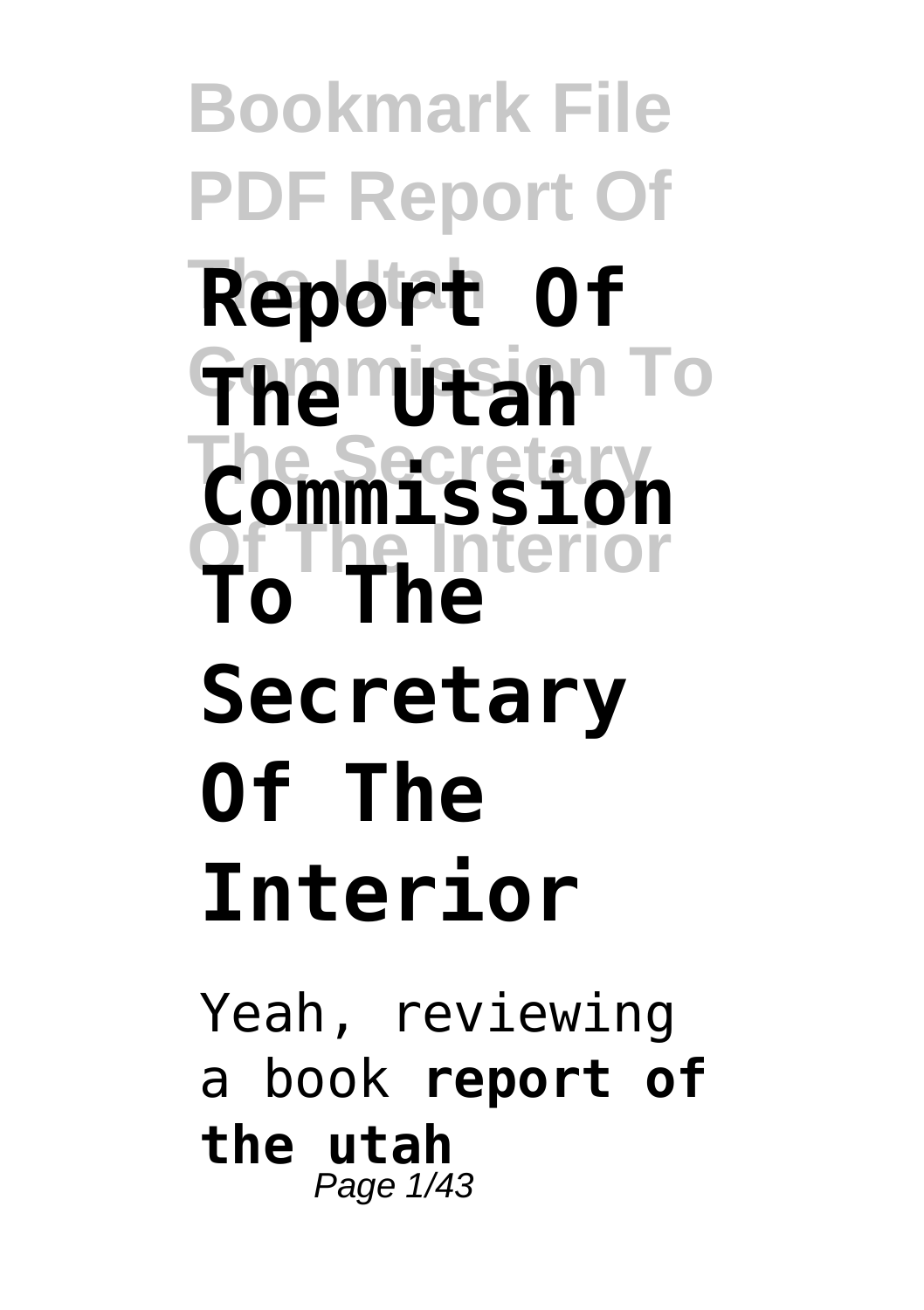**Bookmark File PDF Report Of The Utah commission to Commission To the secretary of The Secretary** could amass your **Close** friendsor **the interior** listings. This is just one of the solutions for you to be successful. As understood, skill does not suggest that you have astounding Page 2/43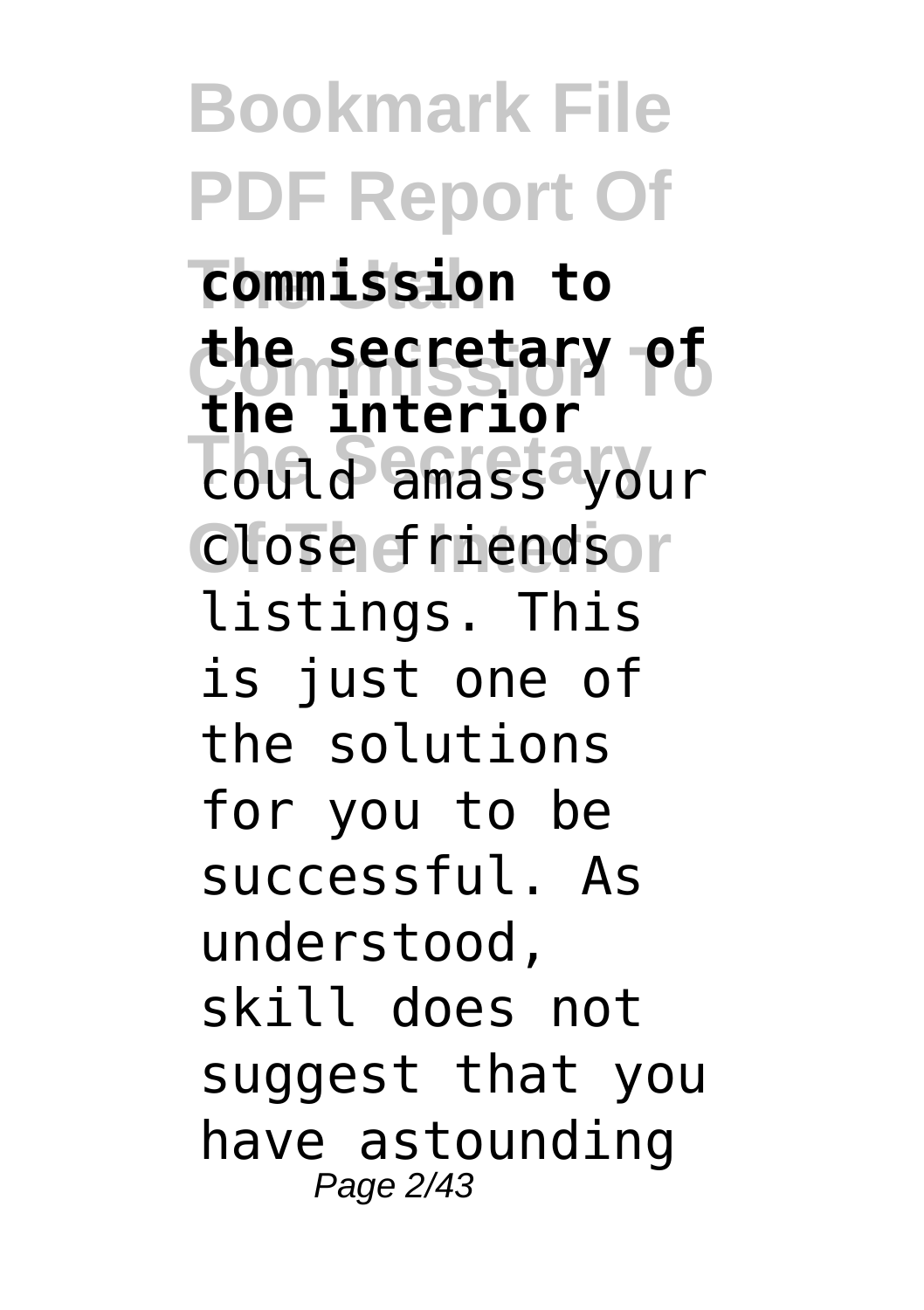**Bookmark File PDF Report Of points** ah

**Commission To** Comprehending as without cretary difficulty easor covenant even more than extra will come up with the money for each success. nextdoor to, the proclamation as well as Page 3/43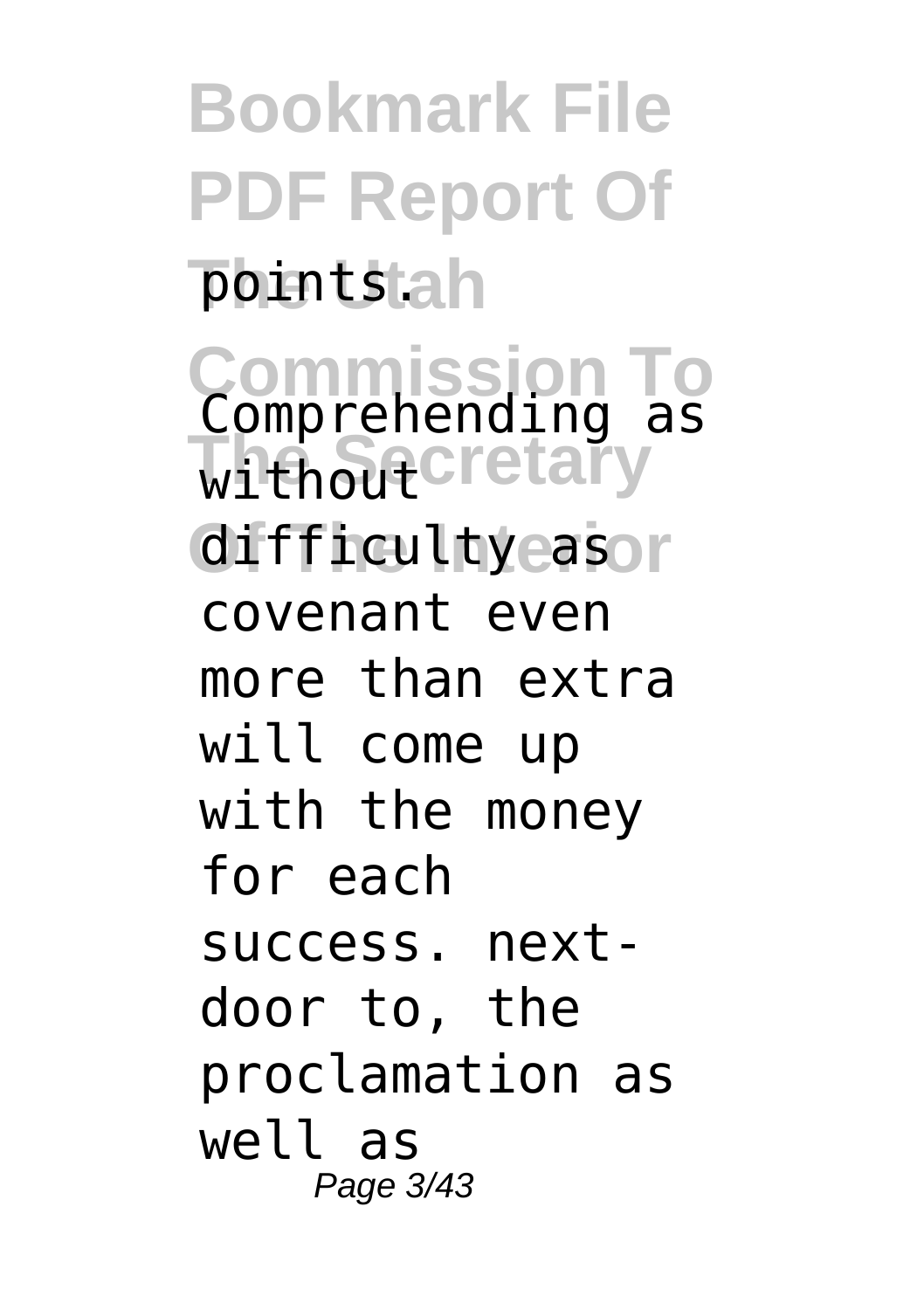**Bookmark File PDF Report Of The Utah** acuteness of **Commission To** this report of **The Secretary** the secretary of the utah the interior can be taken as well as picked to act.

*Utah County Commission Public Meeting - December 16,* Page 4/43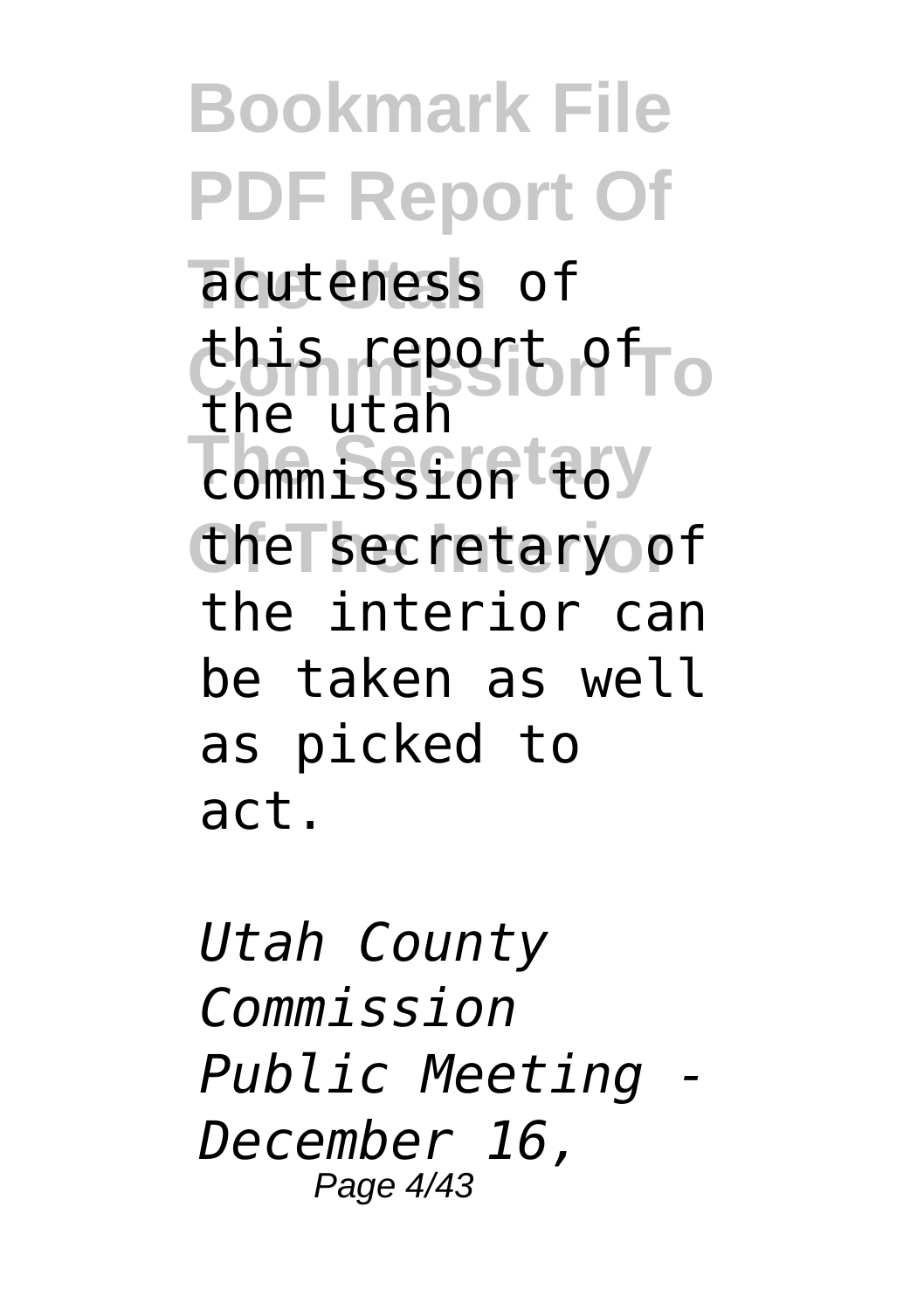**Bookmark File PDF Report Of The Utah** *2020* Utah **Commission To** Transportation **The Secretary** Meeting - April **2020 The 9/11** T Commission Commission Report: Where Do We Go From Here? *Virginia Pearce | Director of The Utah Film Commission and Founder of 801 Creative Women* Page 5/43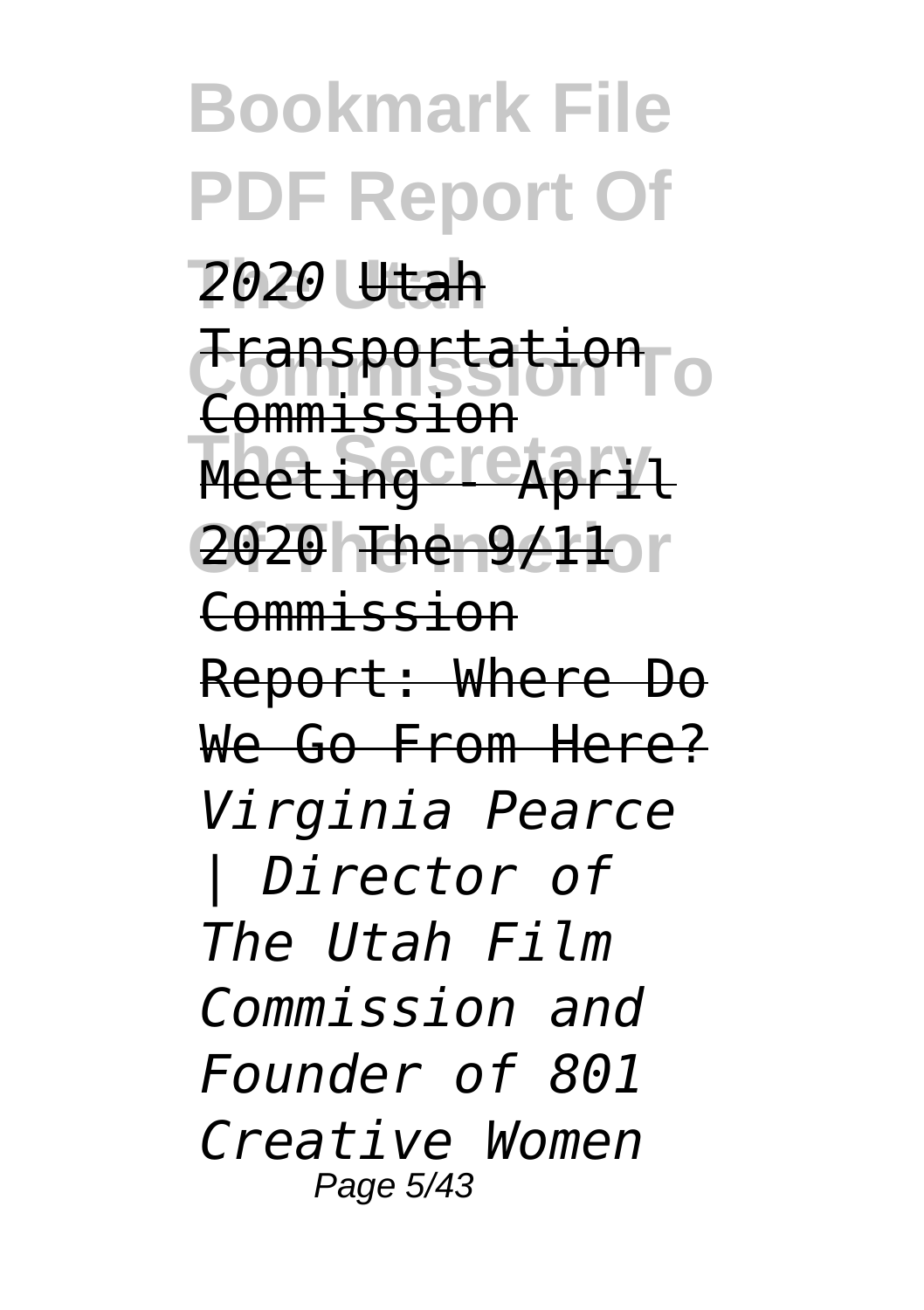**Bookmark File PDF Report Of The Utah** *Utah* **Commission To** *Transportation* **The Secretary** *Meeting December* **Of The Interior** *11, 2020 Commision Property Tax Administration in Utah Workshop: Tax Commission Website* **Utah Transportation Commission - October 2019** The Page 6/43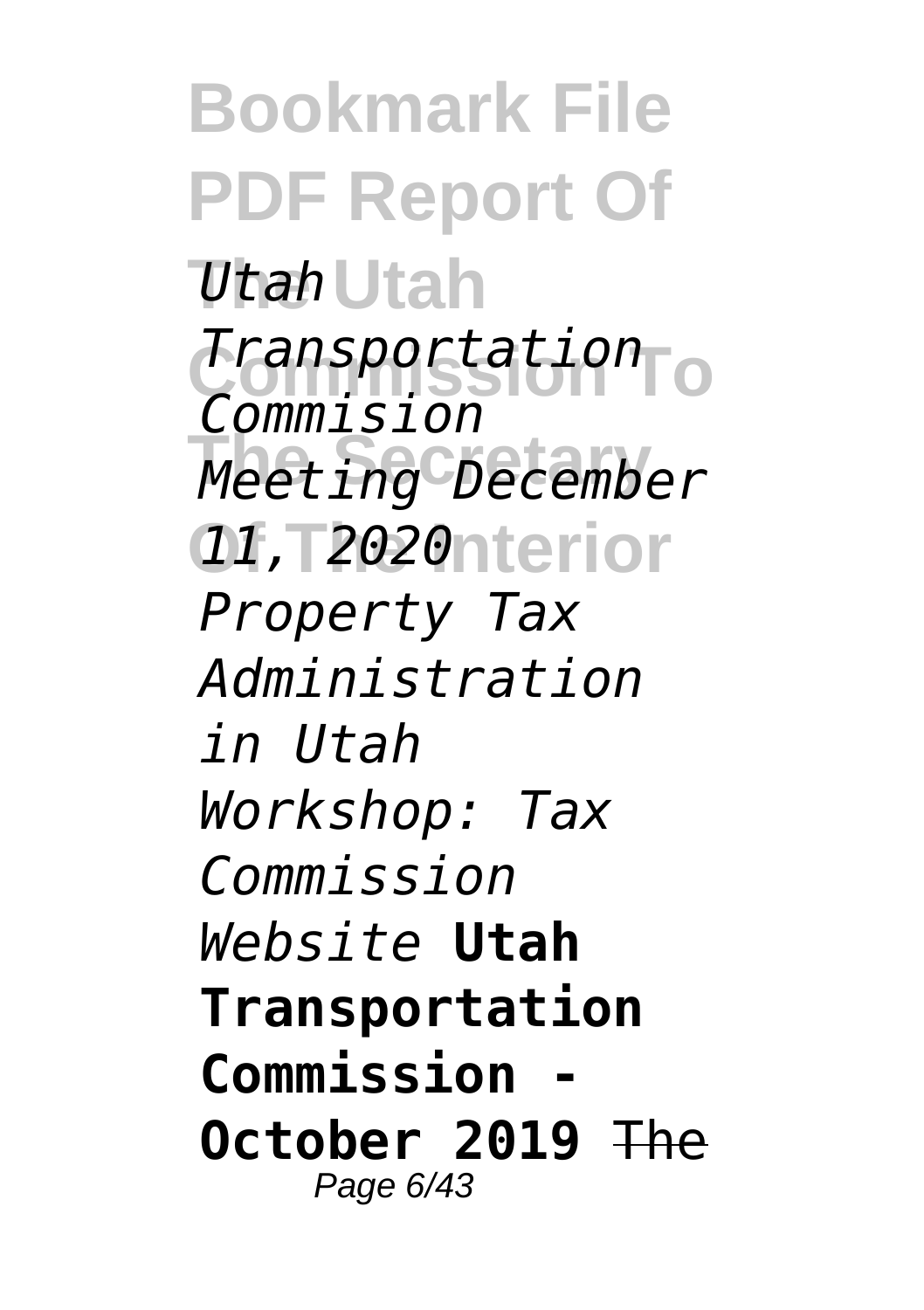**Bookmark File PDF Report Of** <del>Utah</del> Utah **Legislature's**<br>Covin 18 **The Secretary Commission to Yre-Of The Interior** open votes to go COVID-19 to 'green' this weekend Utah Law Exam Review 01 Real Estate Division \u0026 Commission RETROSPECTER - UTAH SAINTS - Page 7/43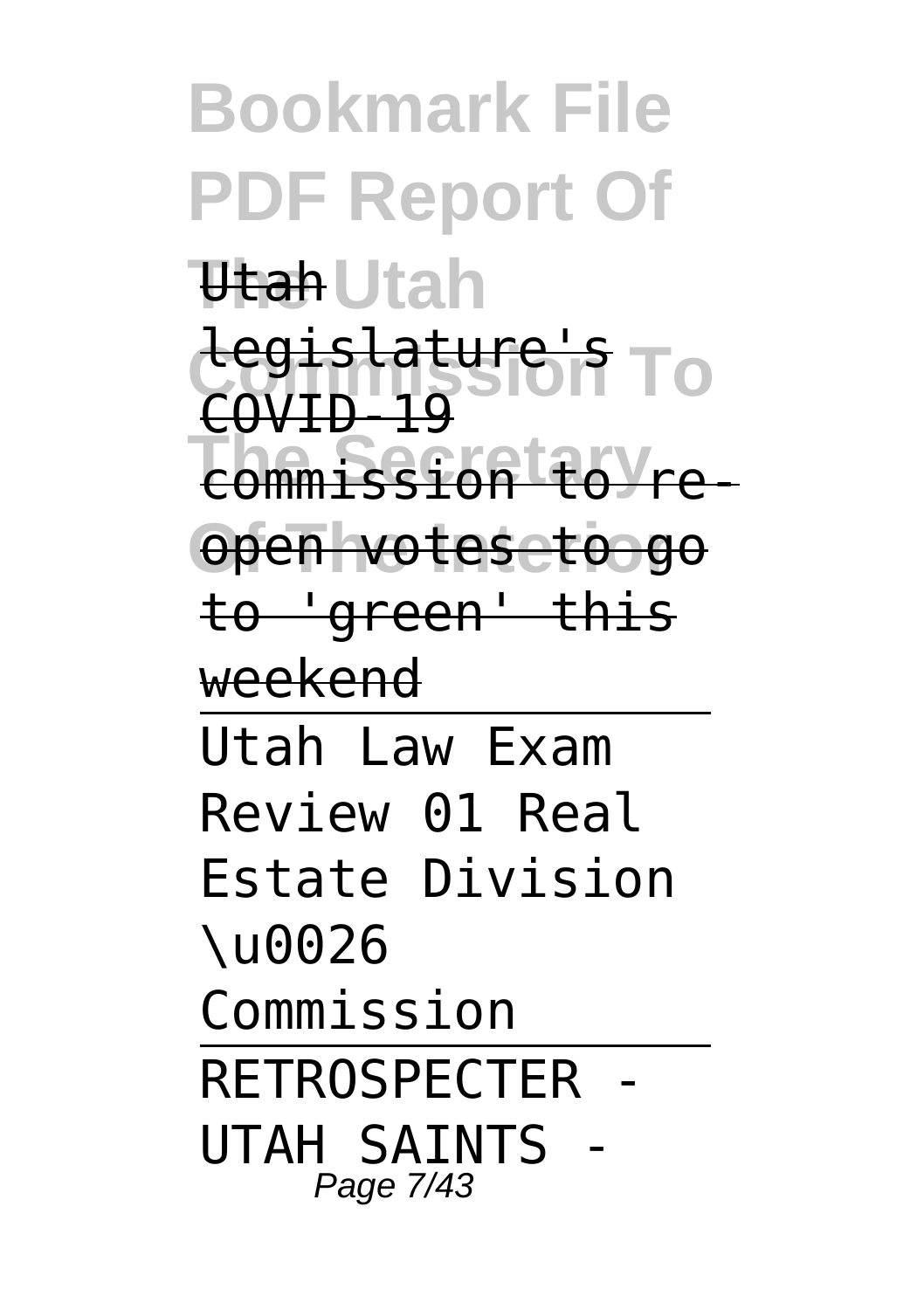**Bookmark File PDF Report Of The Utah** SOMETHING GOOD **REMIX**<br>High mission To **The Secretary** Transportation Commissionerior Utah Meeting, December 2017 Utah County Commission Public Meeting October 22, 2019

Spectacular Elevator One Page 8/43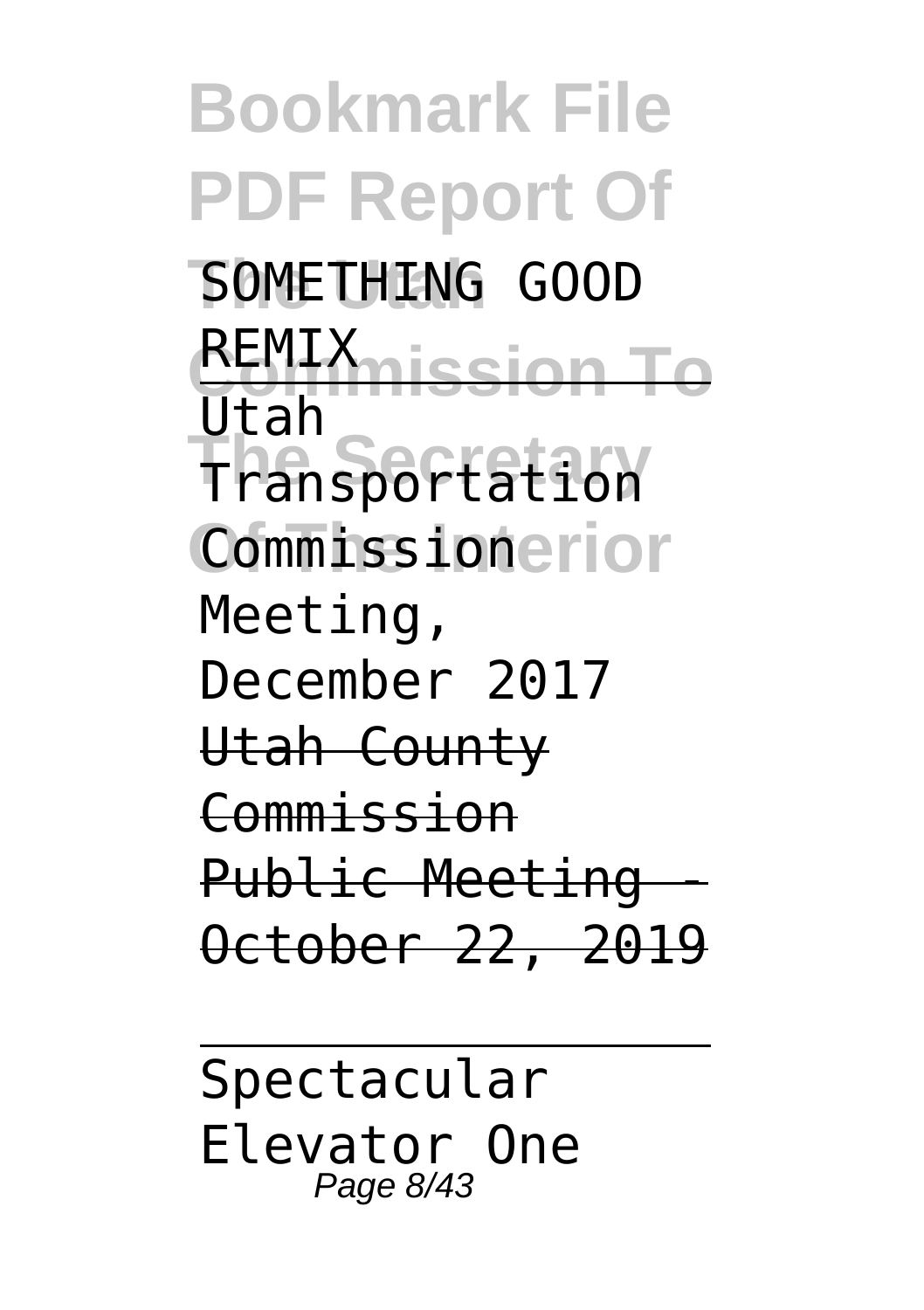**Bookmark File PDF Report Of The Utah** World Trade **Centeression To The Secretary** NYC | 360/VR 4K Drawing Joker in Observatory | 10 MIN, 1 MIN \u0026 10 SECONDS! How to speak effectively over the phone? - English lesson Telephone skills Preparing to Page 9/43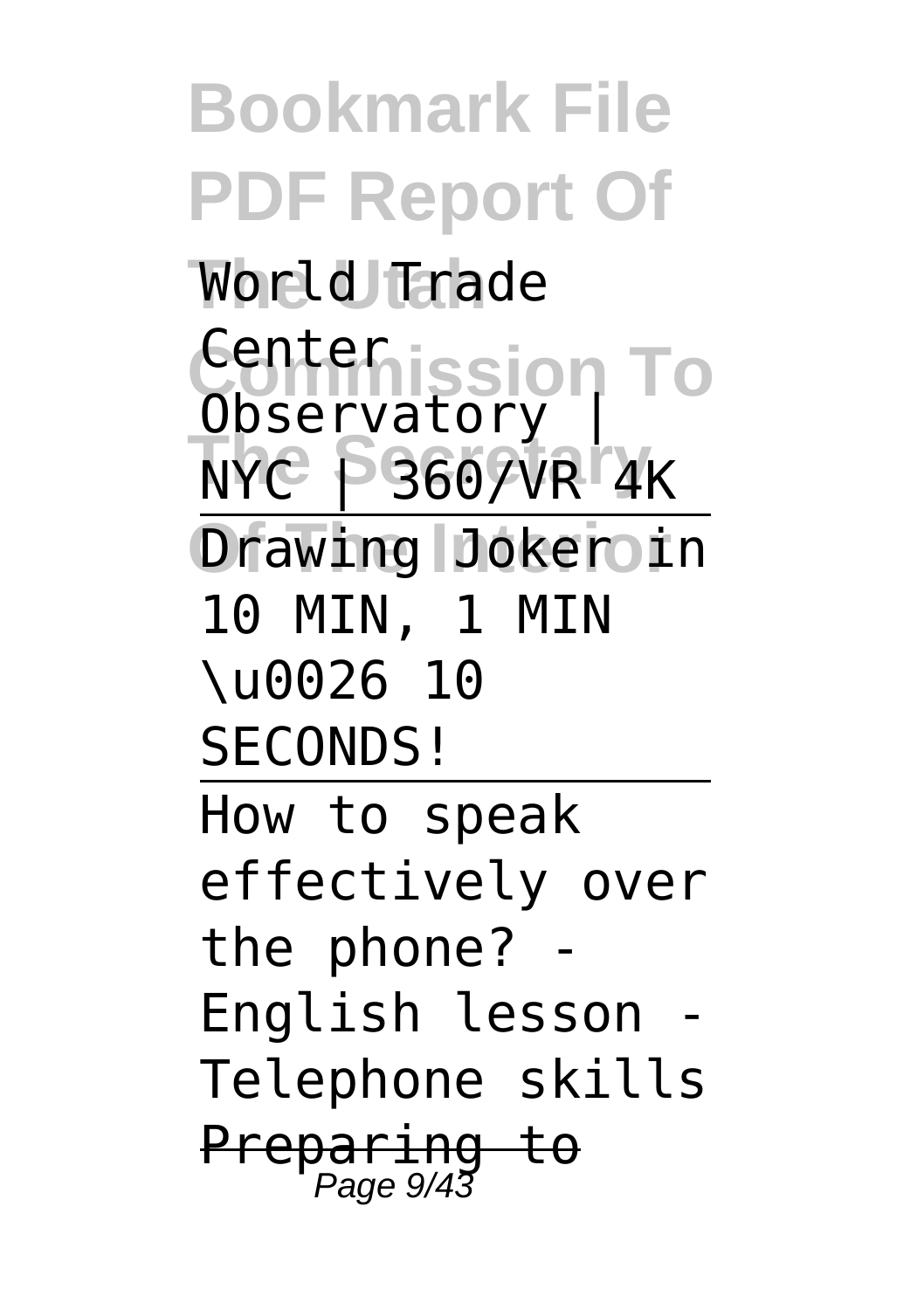**Bookmark File PDF Report Of The Utah** Pass Your Real Estate License<br>Evanjus Sport **Time Sekevin**ry Ward *How* Venmor Exam the First *Makes Money* How Jeff Bezos Gets His Money From Amazon (The Story of the Richest Person In The World in  $2019$ ) Utah Transportation Page 10/43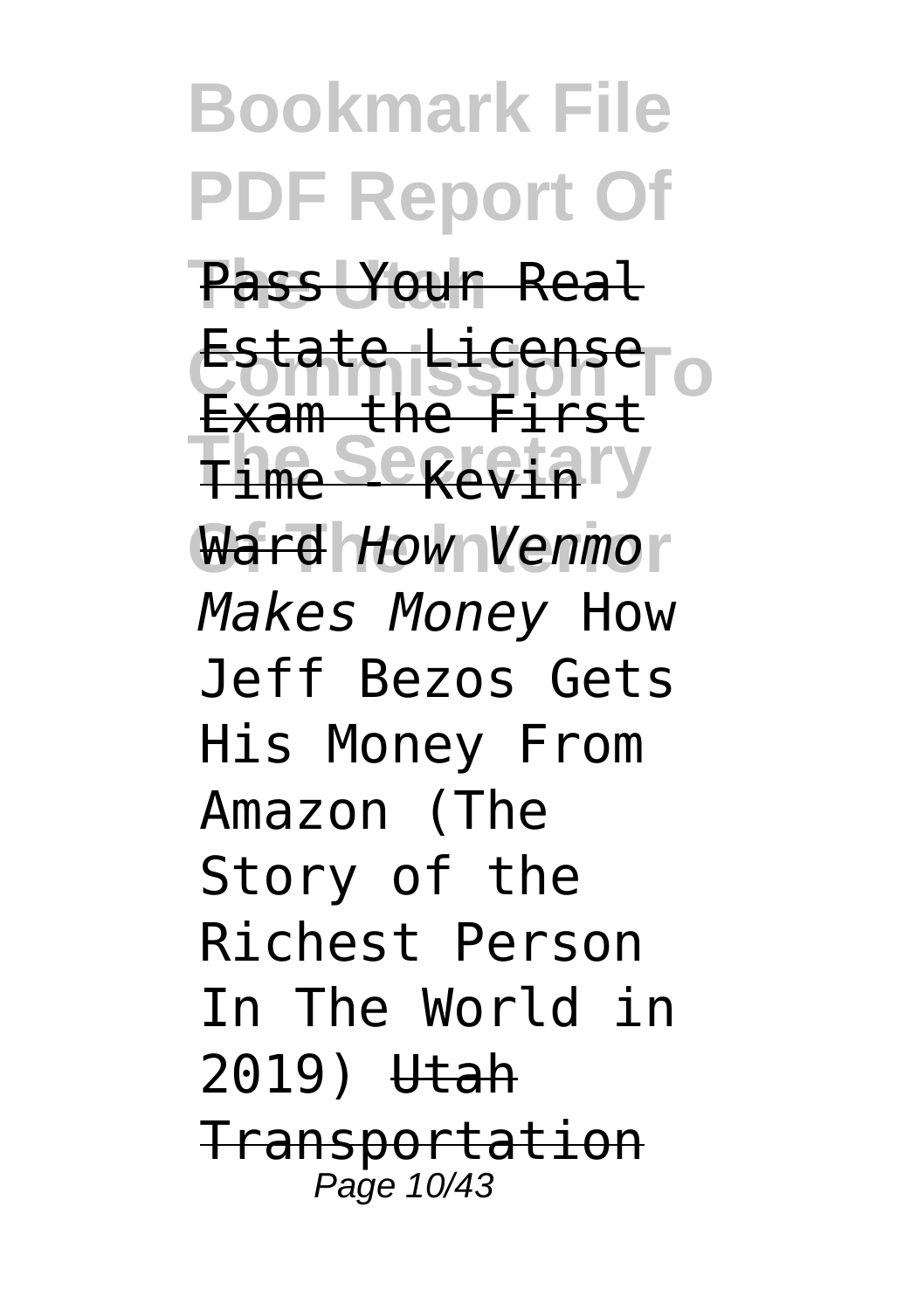**Bookmark File PDF Report Of The Utah** Commission **Commission To** February 2018 **THE SECRET, BRENDON** CHASE, e WGterior Meeting, SEBALD, 9/11 COMMISSION: Book Review How Amazon Paid \$0 Federal Income Tax in 2018 Property Tax Administration Page 11/43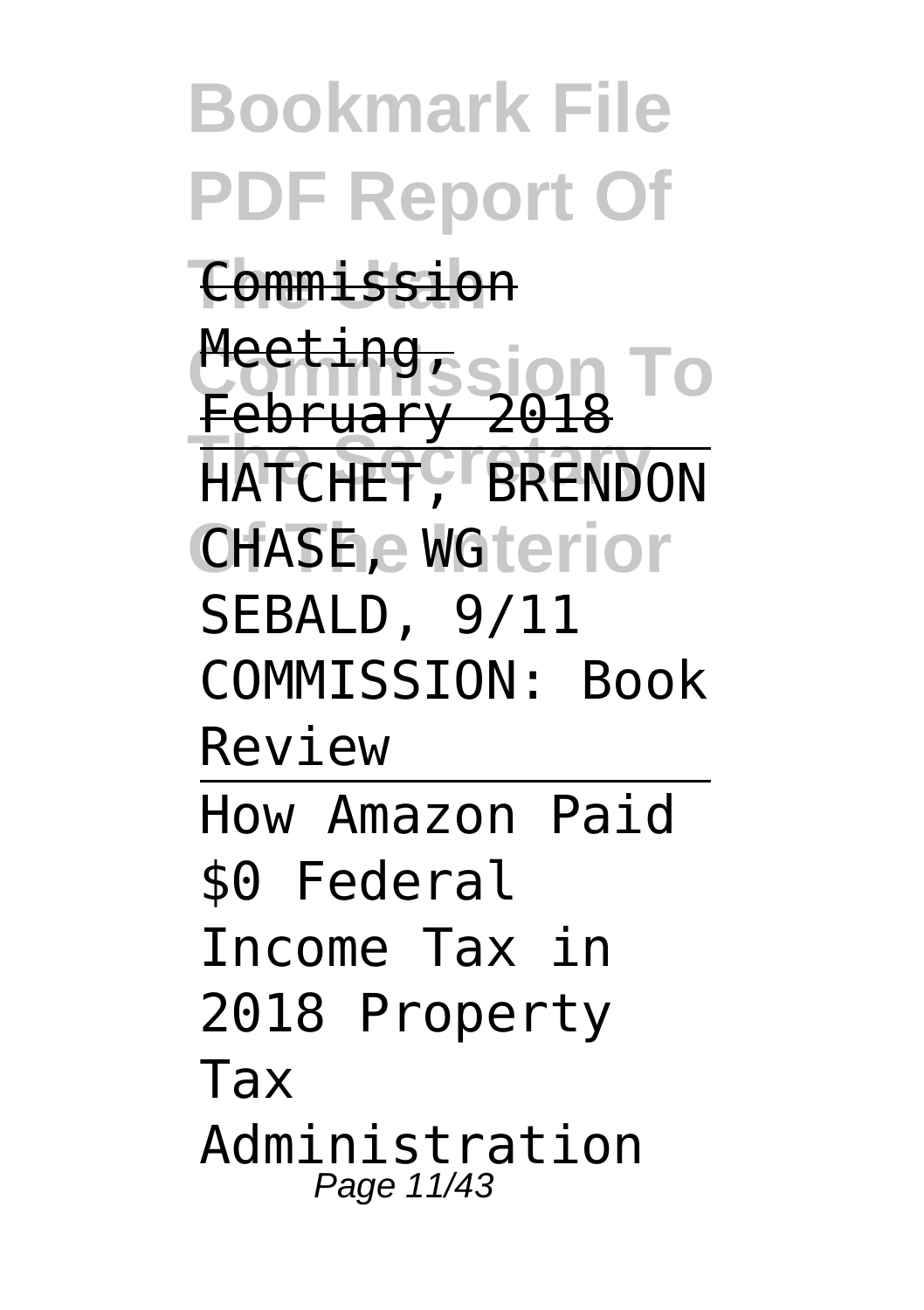**Bookmark File PDF Report Of The Utah** in Utah Workshop:<sub>Sion</sub> To **The Secretary** System *Trump and Biden face off* Property Tax *in chaotic first 2020 presidential debate | FULL DEBATE* **Vice Presidential Debate between Mike Pence and Kamala Harris**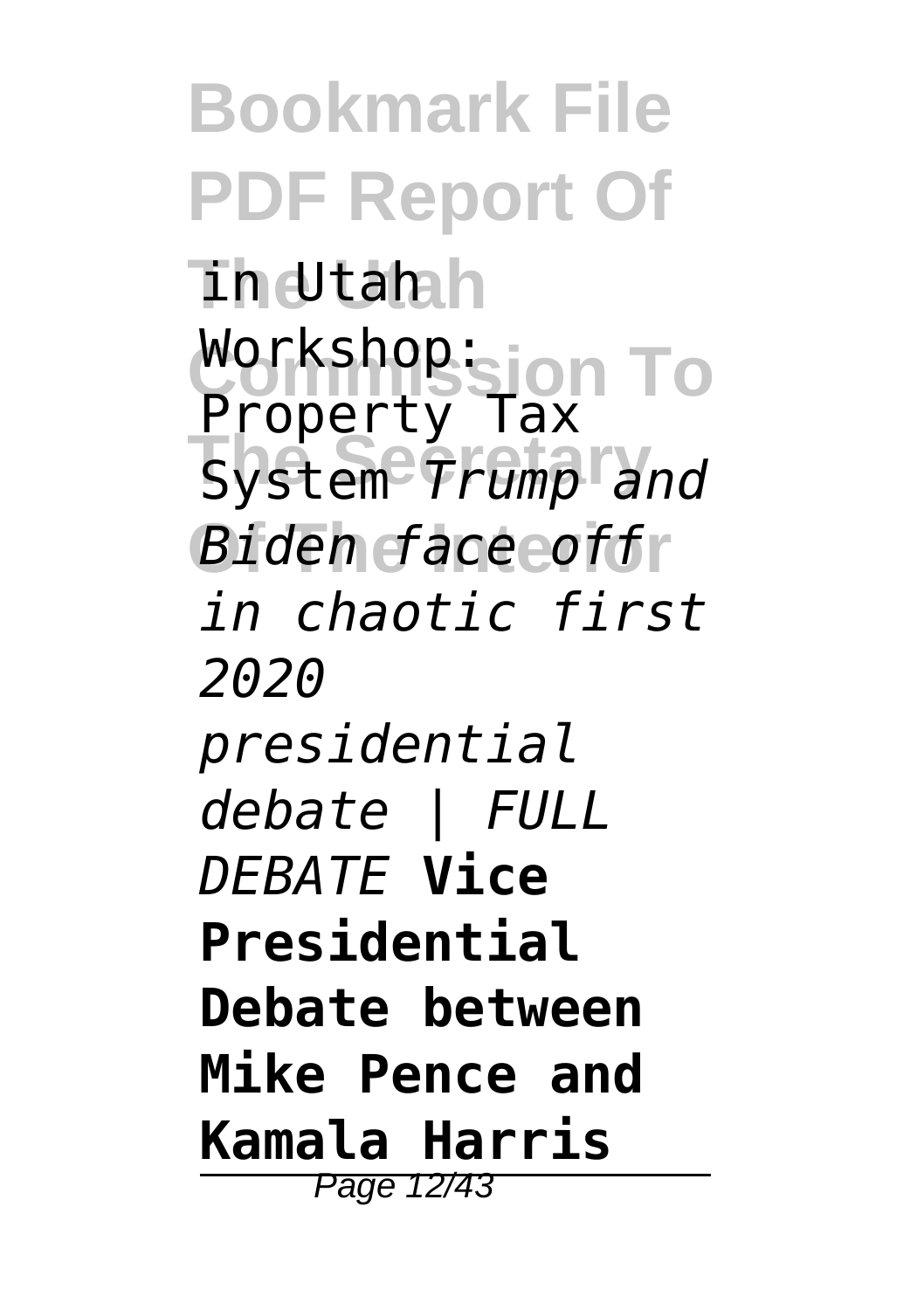**Bookmark File PDF Report Of** Press Conference Coltah Governoro **The Secretary** Health COVID-19 **Of The Interior** Update - May 14, and Dept. of 2020My BIGGEST Flipbook EVER - The RETURN of Grumpy Cloud *Report Of The Utah Commission* It is my pleasure to provide you with Page 13/43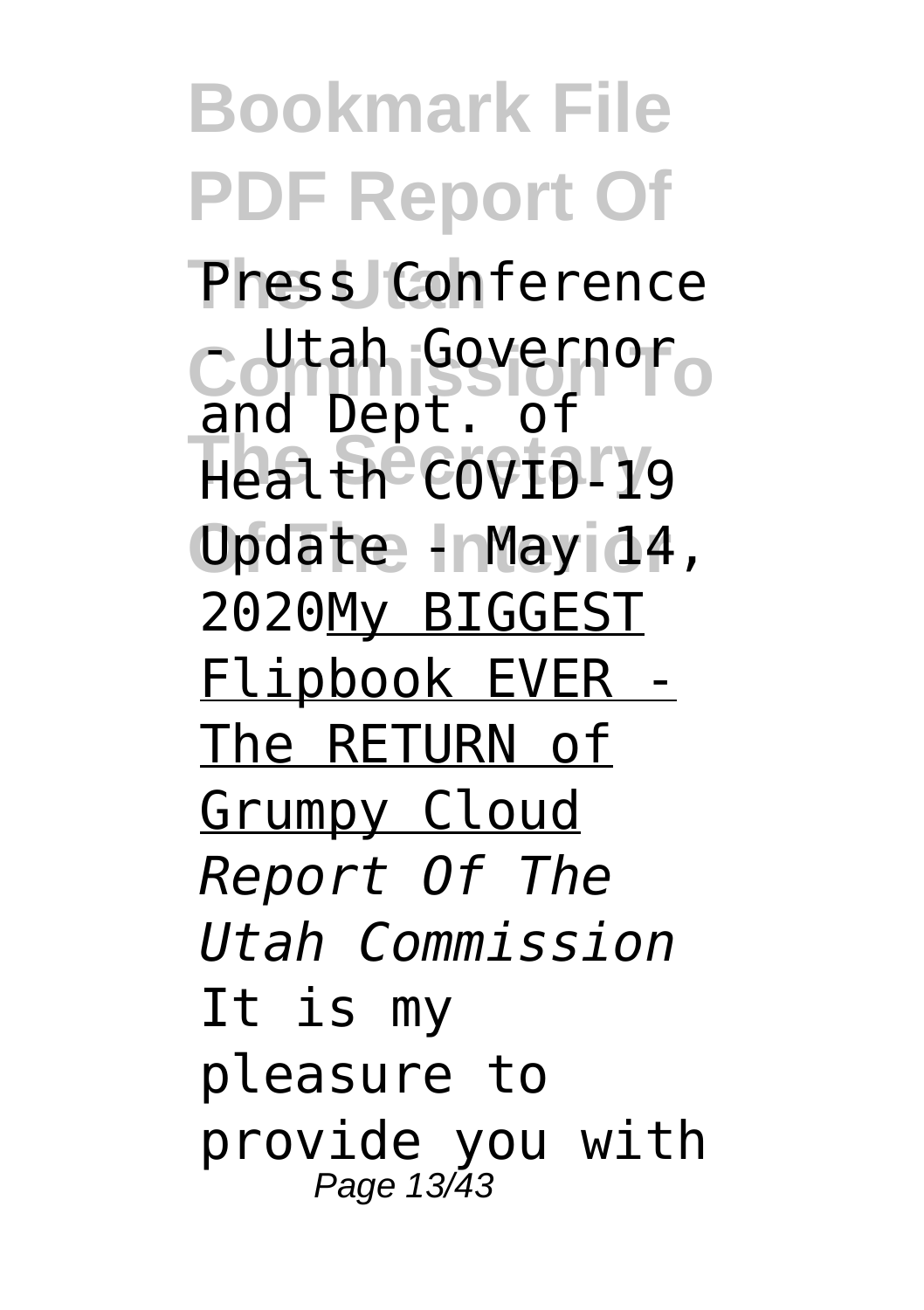**Bookmark File PDF Report Of The Utah** the Utah Labor **Commission To** Commission's **The FY2019. ITY** also wish to ior annual report thank Governor Herbert and the Utah Legislature for supporting the Labor Commission's efforts to serve the citizens of Utah. Utah Page 14/43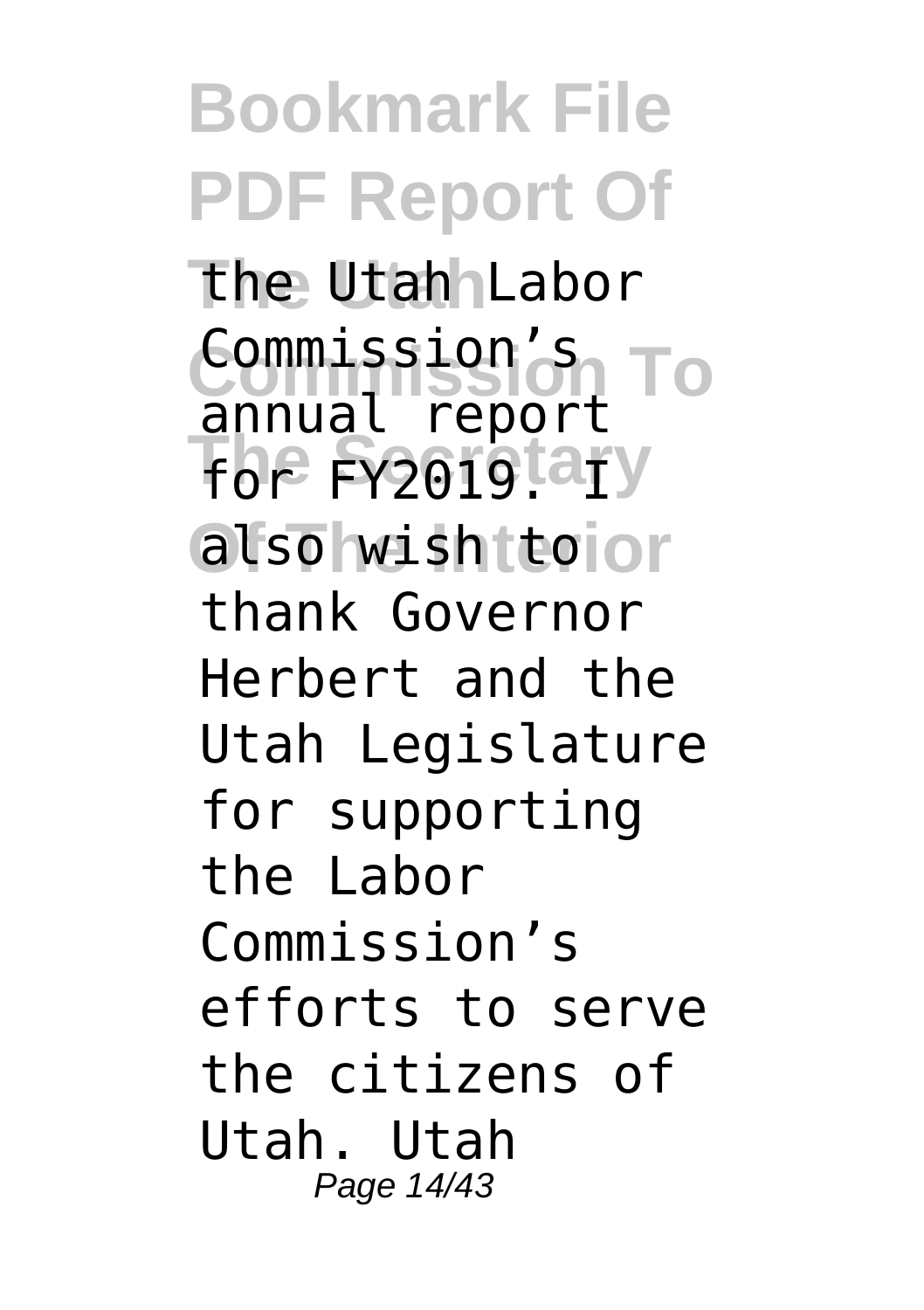## **Bookmark File PDF Report Of**

continues to **Lead the nation The Secretary Of The Interior** indicator. This in virtually thriving economy

*2019 Report Annual - Utah Labor Commission* composition of the Commission. UCA 36-2-5 declares the Page 15/43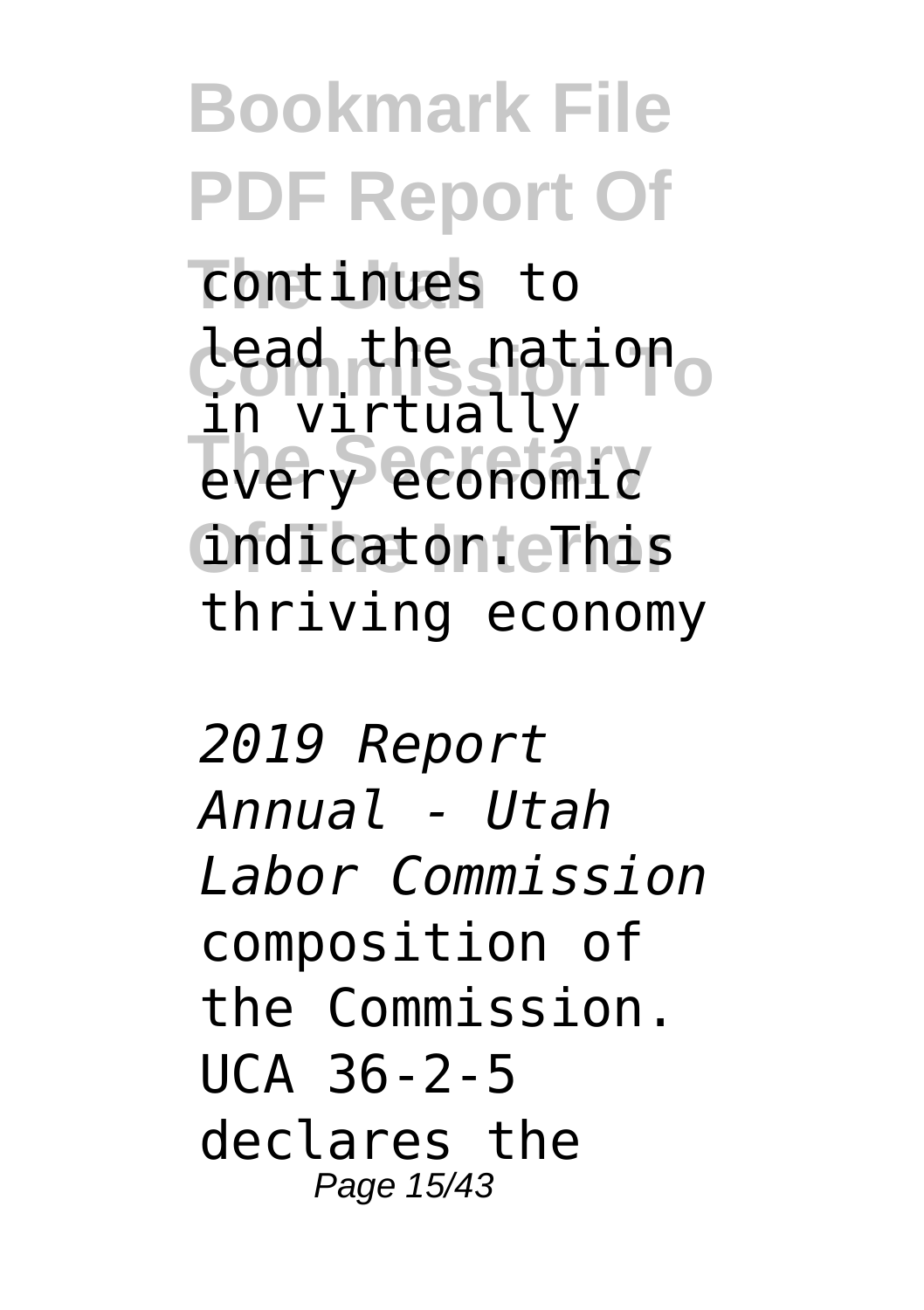**Bookmark File PDF Report Of The Utah** duties of the **Commission To** Commission (For **The Secretary Chicluded ninerior** reference, each Appendix B of this report). Legislative Compensation Commission Pursuant to UCA 36-2-4, the Utah Legislative Compensation Page 16/43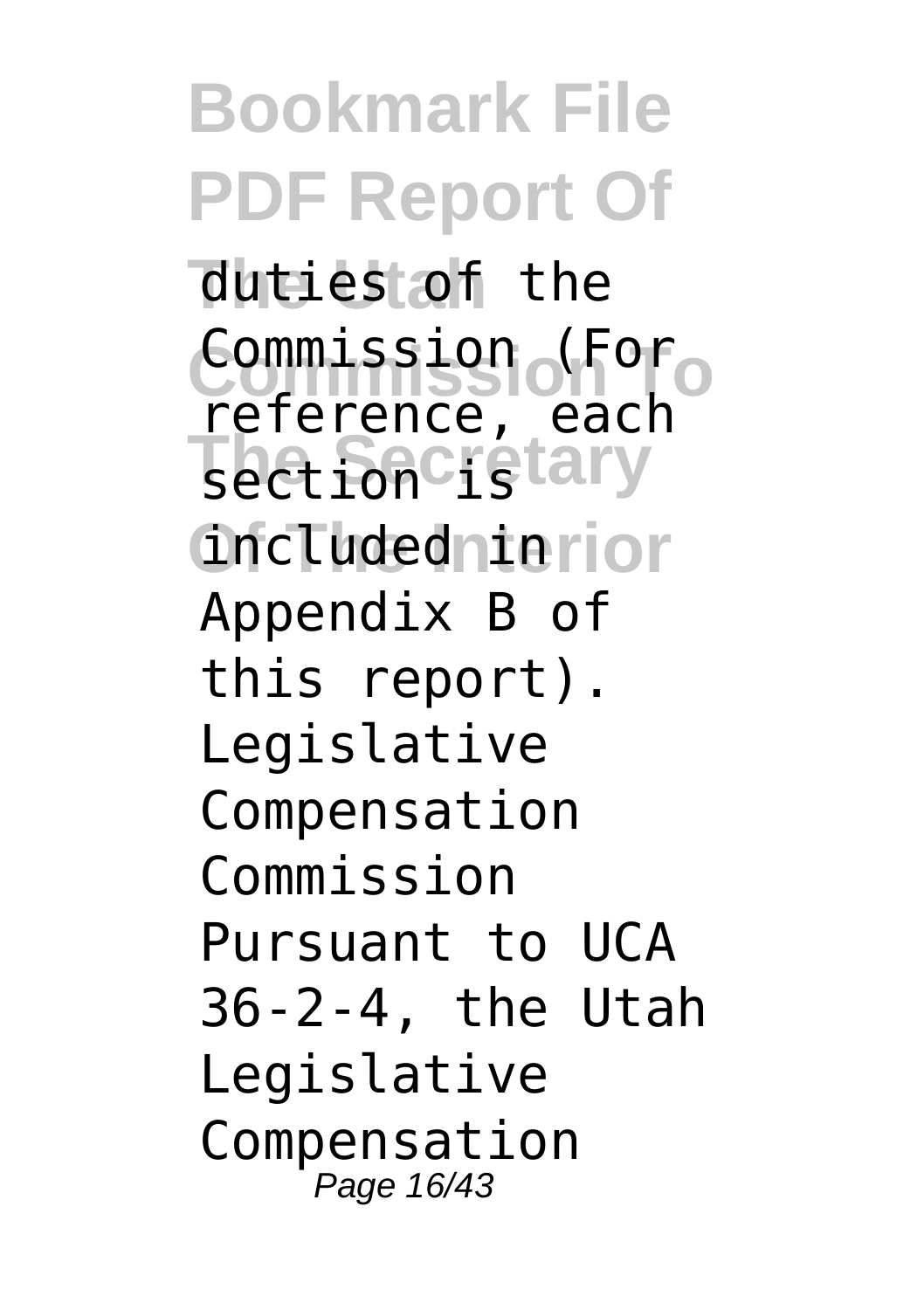**Bookmark File PDF Report Of The Utah** Commission is **Commission To** composed of appointed by the Governorntorior seven members serve four-year terms.

*Report of the Utah Legislative Compensation Commission* All Utah sales and use tax Page 17/43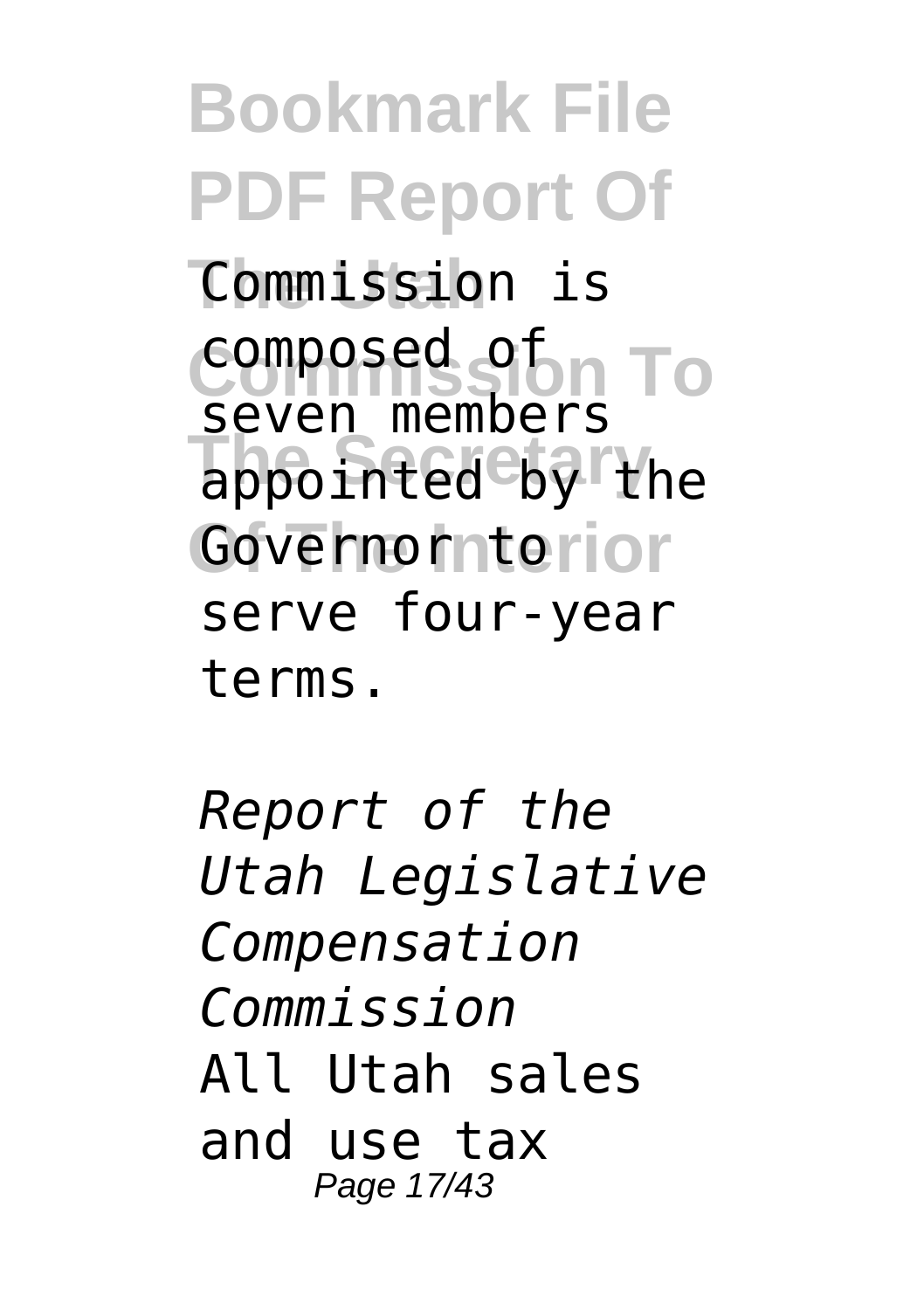**Bookmark File PDF Report Of The Utah** returns and **other sales-**<br>Colling 5300 To **The Secretary** returns must be **Cilede** Interior related tax electronically, beginning with returns due Nov. 2, 2020. File electronically using Taxpayer Access Point at tap.utah.gov. This includes: Page 18/43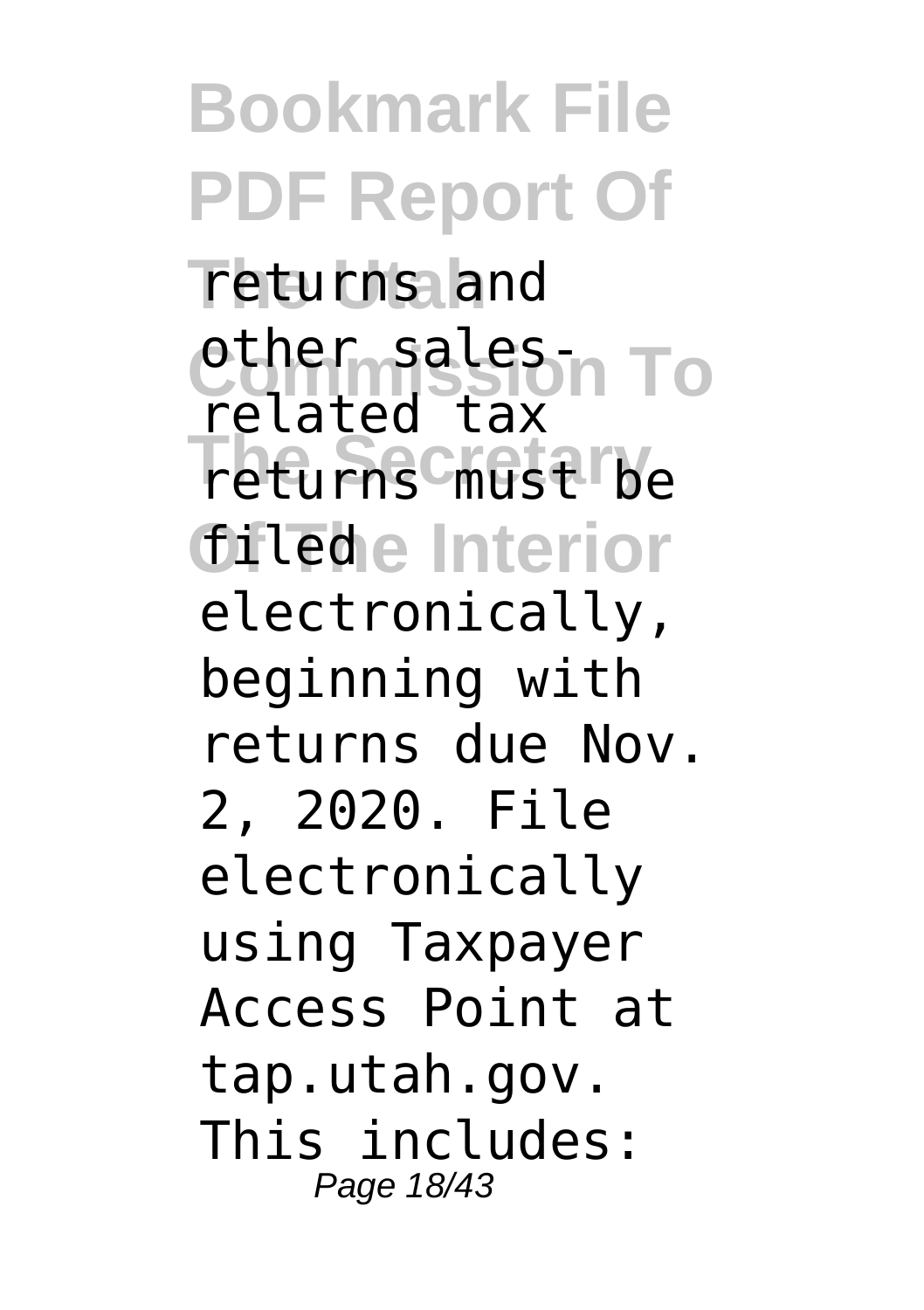**Bookmark File PDF Report Of The Utah** Third quarter, **Commission To** July-Sept 2020 **The Secretary** filers) September <sub>12020</sub> (quarterly (monthly filers) Jan – Dec 2020 (annual filers)

*Utah State Tax Commission | Official website for the Utah ...* Report of the Page 19/43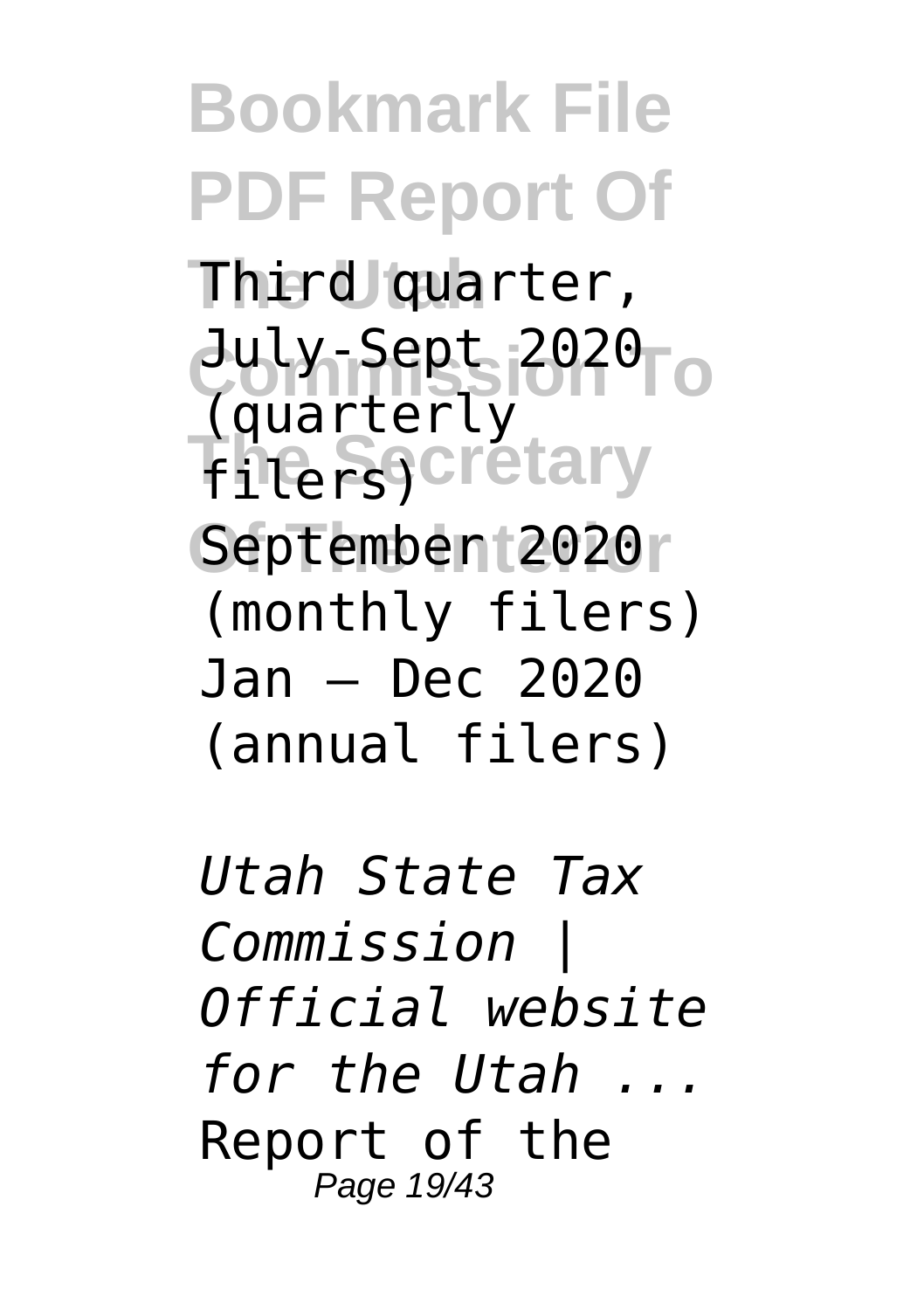**Bookmark File PDF Report Of The Utah** Utah Commission **Commission To** to the Secretary **Thited Statesy Of The Interior** Utah Commission: of the Interi: Amazon.com.au: Books

*Report of the Utah Commission to the Secretary of the ...* The Utah State Tax Commission Page 20/43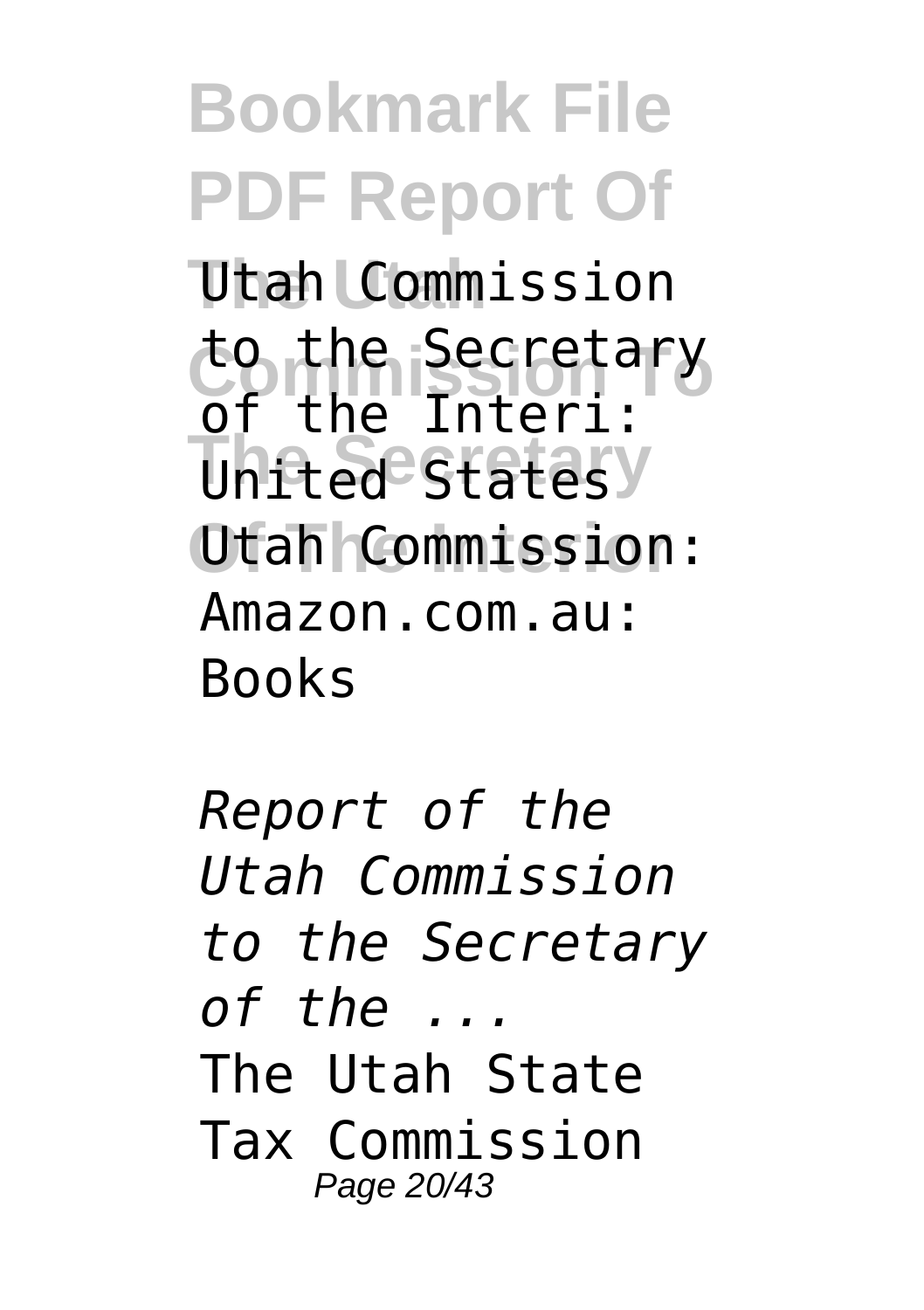**Bookmark File PDF Report Of The Utah** publishes an **Commission To** annual report **The Search and Ty** data on taxrior which contains rates, revenues, and other factors which affect taxes in Utah. The report also contains data on corporate income, mineral Page 21/43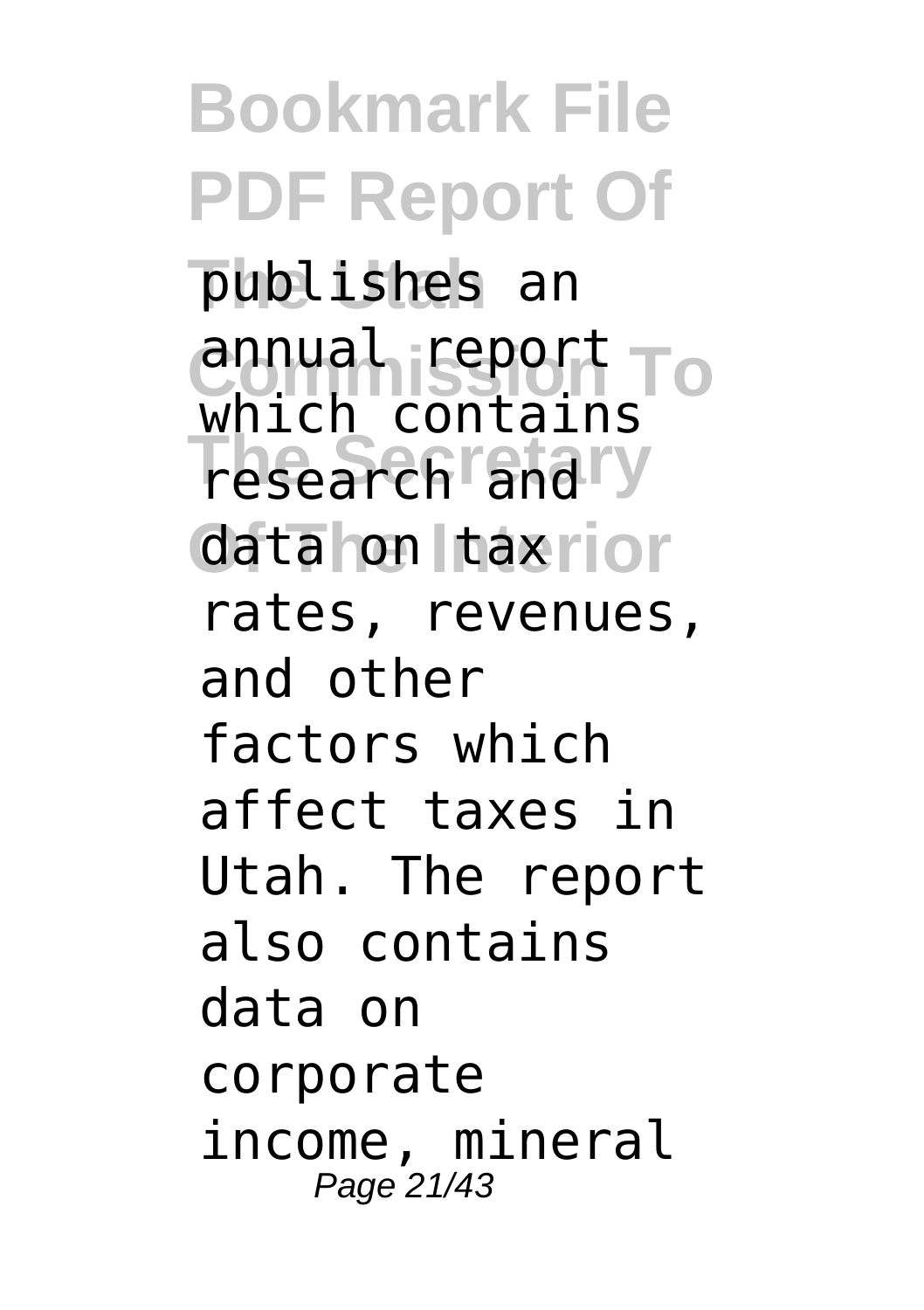**Bookmark File PDF Report Of** production withholding tax<sub>o</sub> changes, revenue forecasts, terior tax rate inflation and unemployment.

*Economic Information | Utah Office of State Treasurer* On behalf of the Utah State Tax Page 22/43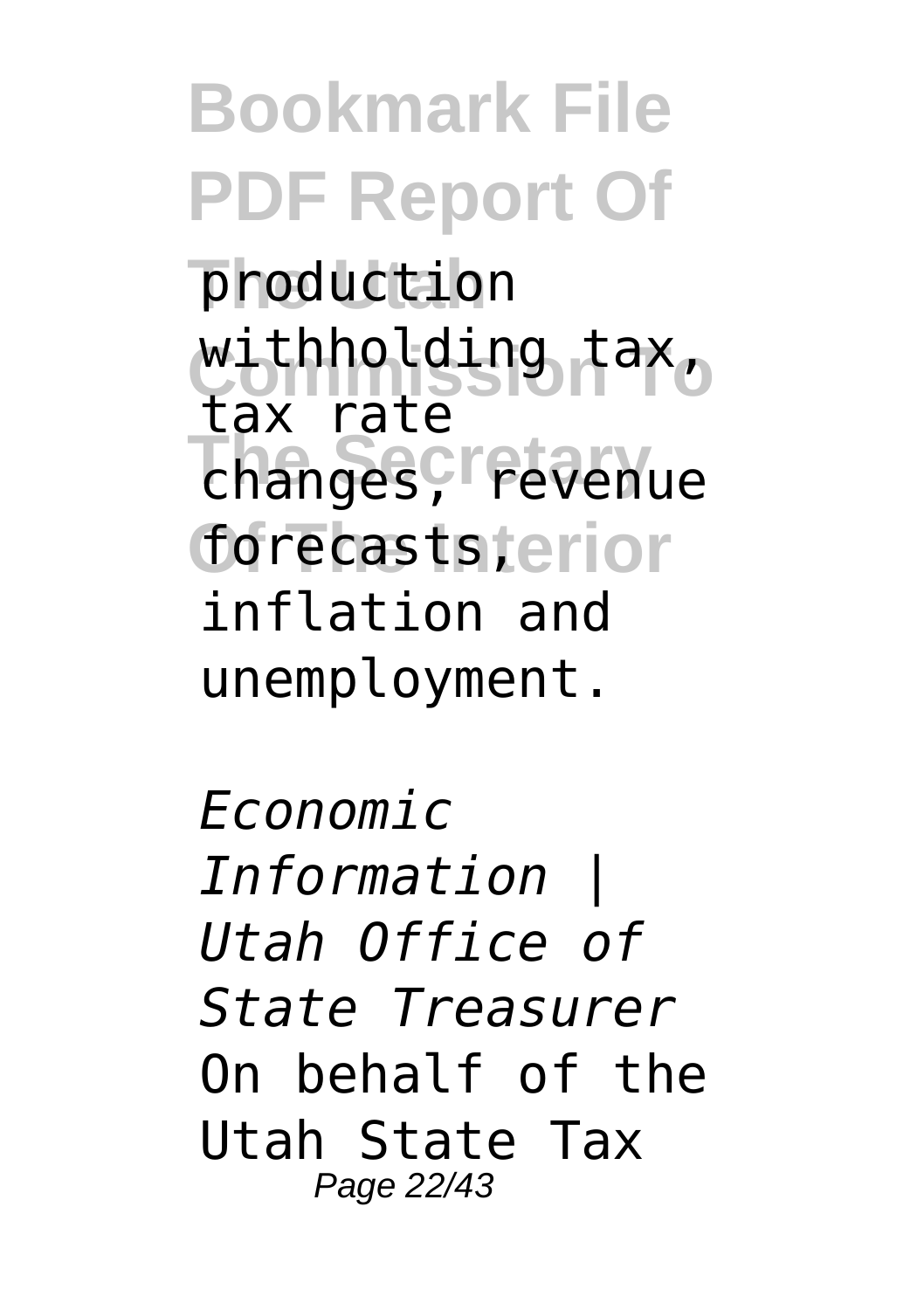**Bookmark File PDF Report Of The Utah** Commission, we **Commission To** are pleased to the annual tary *<u>Report</u>* for ether submit to you fiscal year ending June 30, 2017. The Tax Commission experienced another successful year in the collection and Page 23/43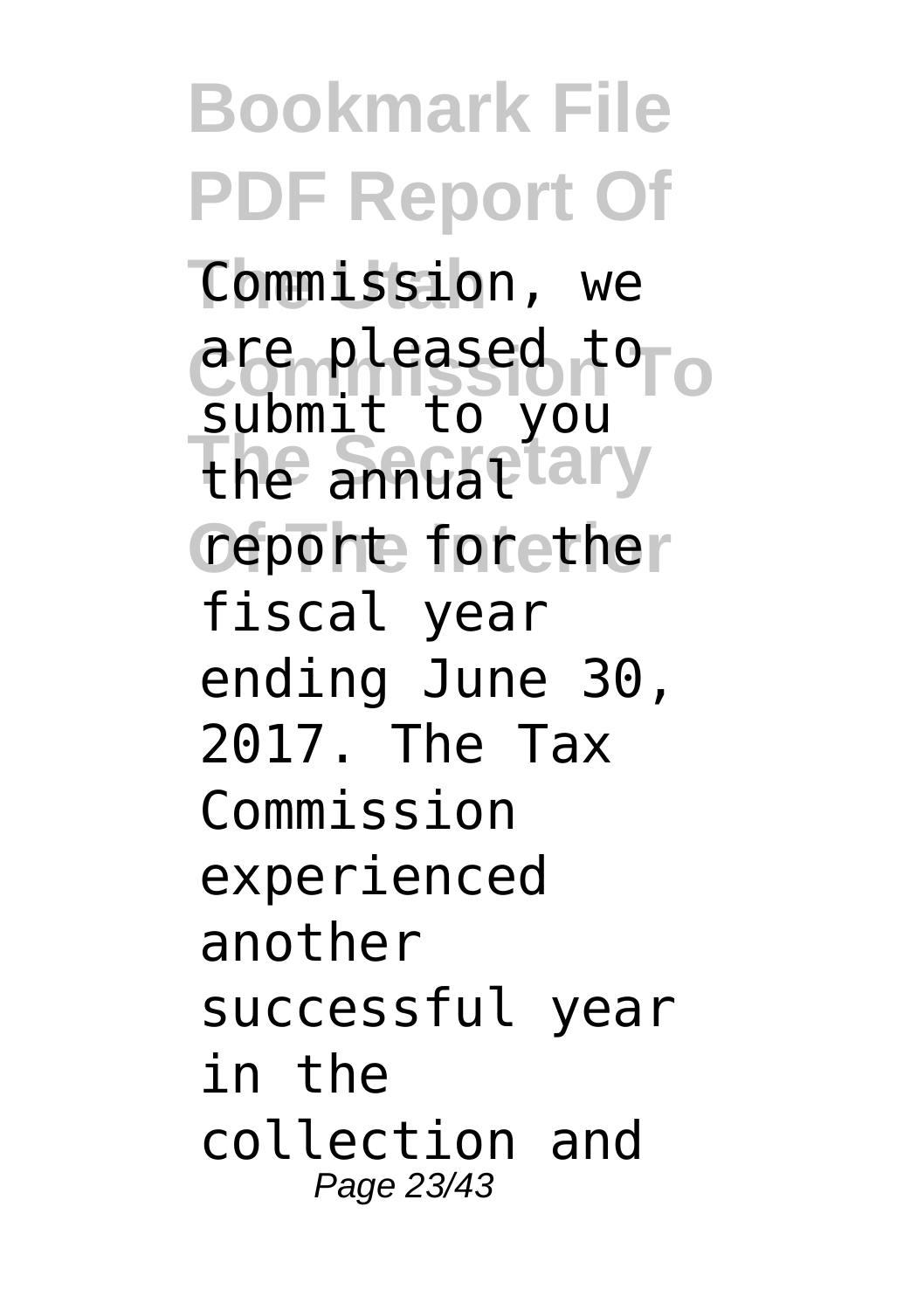**Bookmark File PDF Report Of The Utah** distribution of state and local<sub>o</sub> **The Secretary** battle againstr taxes. In the fraud, the Tax

*Fiscal Year 2017 Annual Report - Utah State Tax Commission* The 1998-99 Annual Report of the Utah State Page 24/43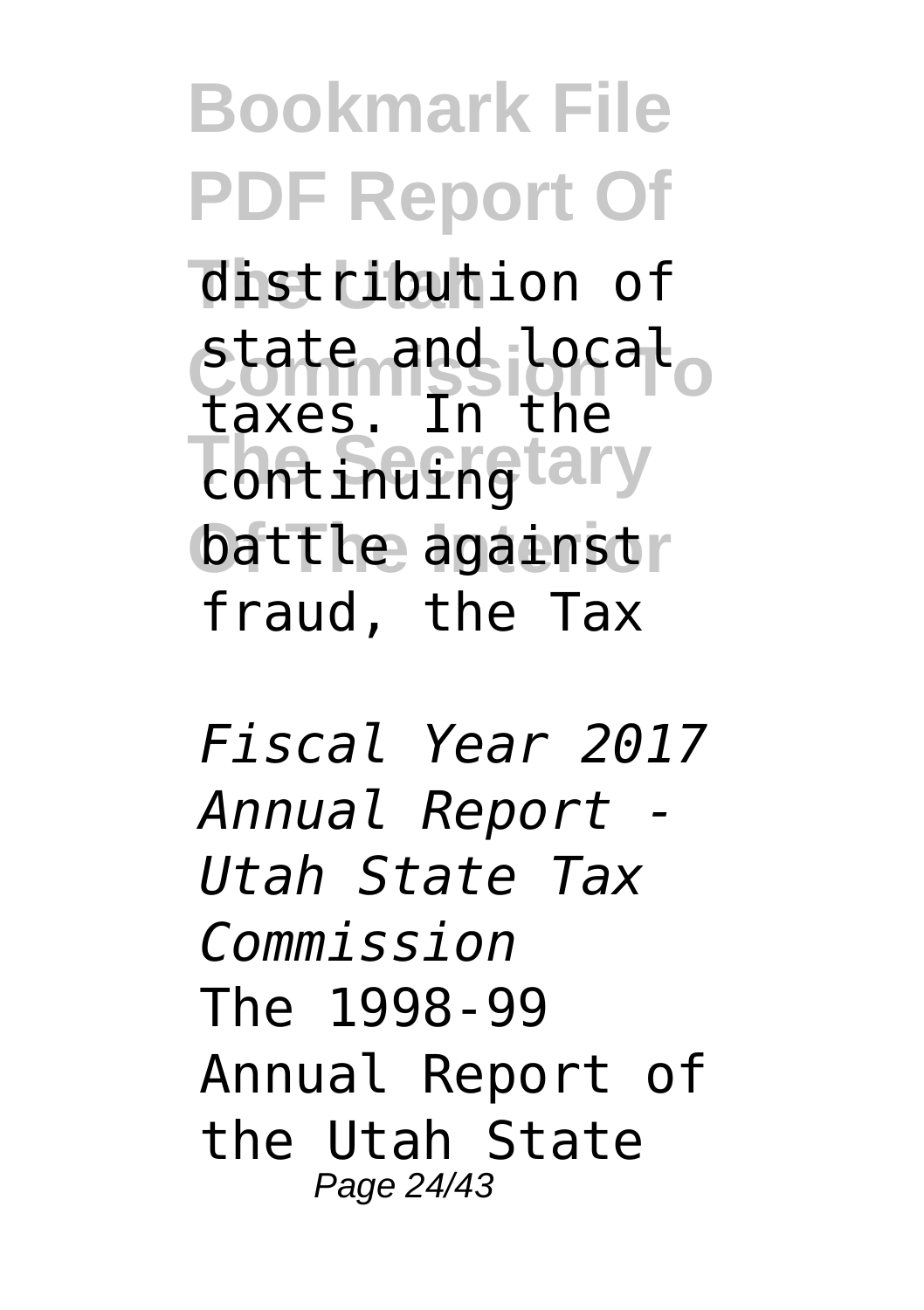**Bookmark File PDF Report Of The Utah** Tax Commission **Summarizes the To Tollectionsary Of The Interior** during the revenue fiscal year and recaps significant tax legis-lation. It is designed to be used as a resource handbook for legislators, Page 25/43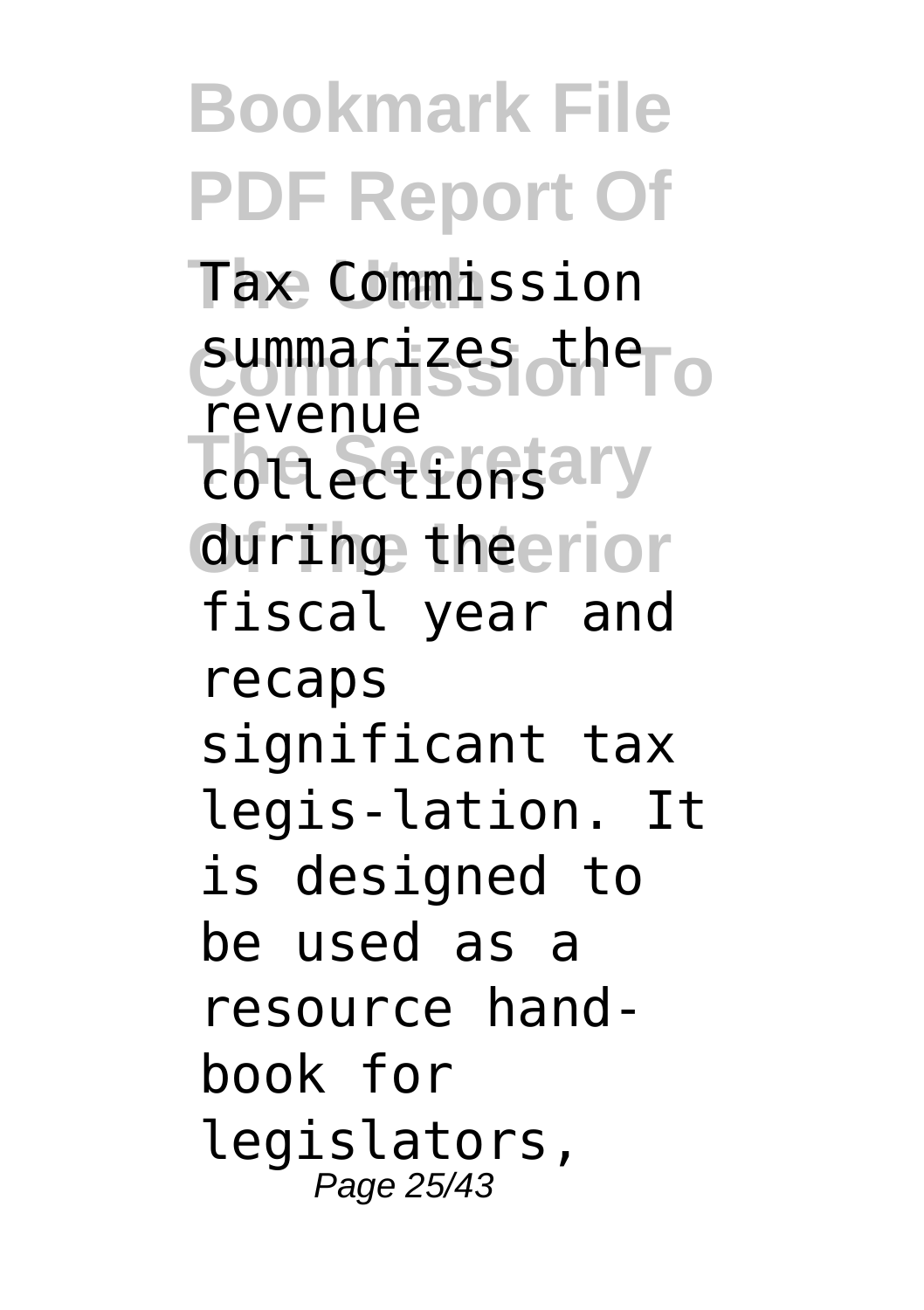**Bookmark File PDF Report Of** state and local **officials and To The Secretary** Usefule toterior the public. We policymakers as they plan Utah™s future.

*Utah State Tax Commission Annual Report, 1998 - 1999* The Utah State Page 26/43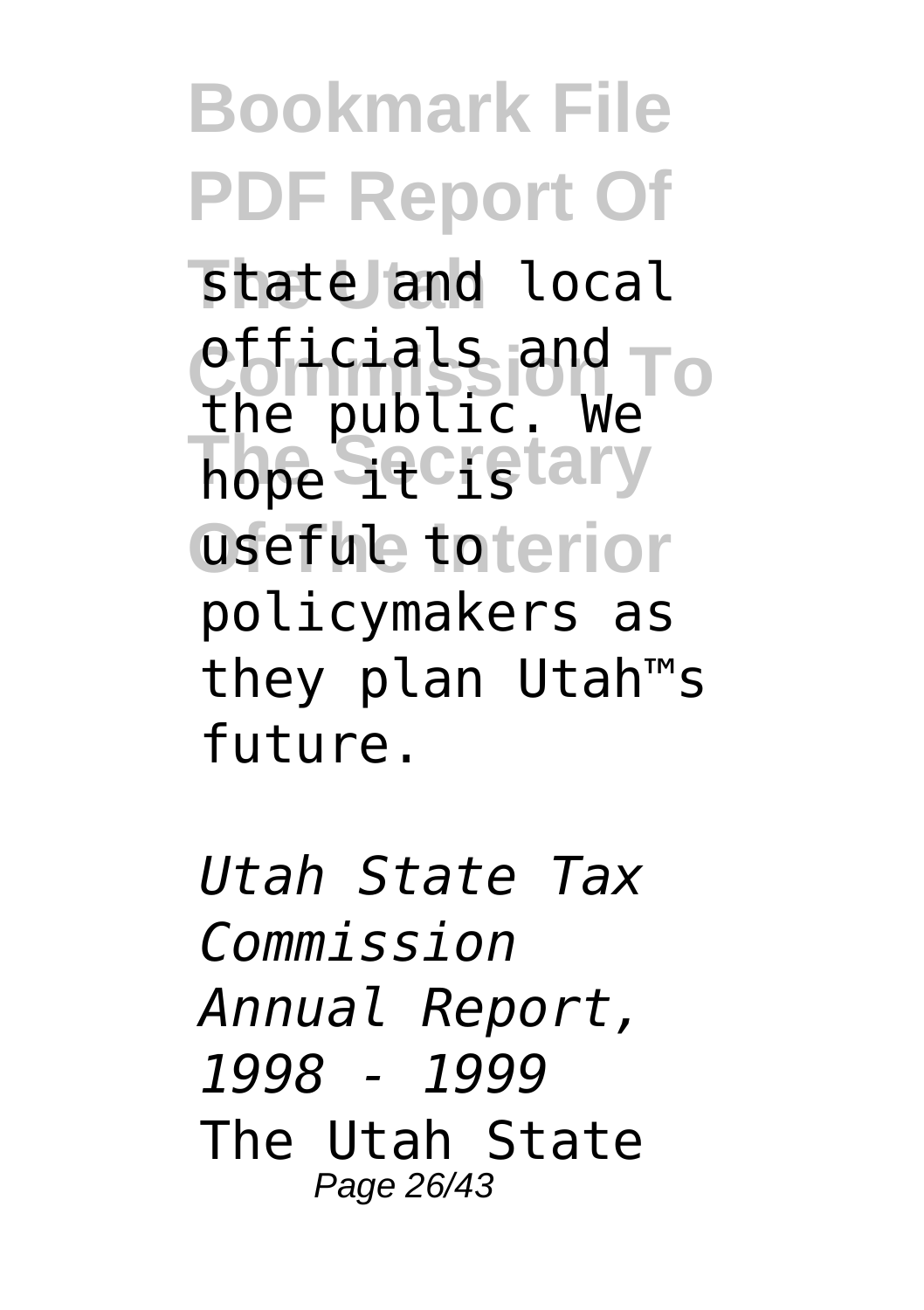**Bookmark File PDF Report Of The Utah** Tax Commission **Commission To** distributes over **The Secretary** \$7.6 billion in State and local collects and revenues. The primary Tax Commission responsibilities include the following: Process revenue, returns and update taxpayer Page 27/43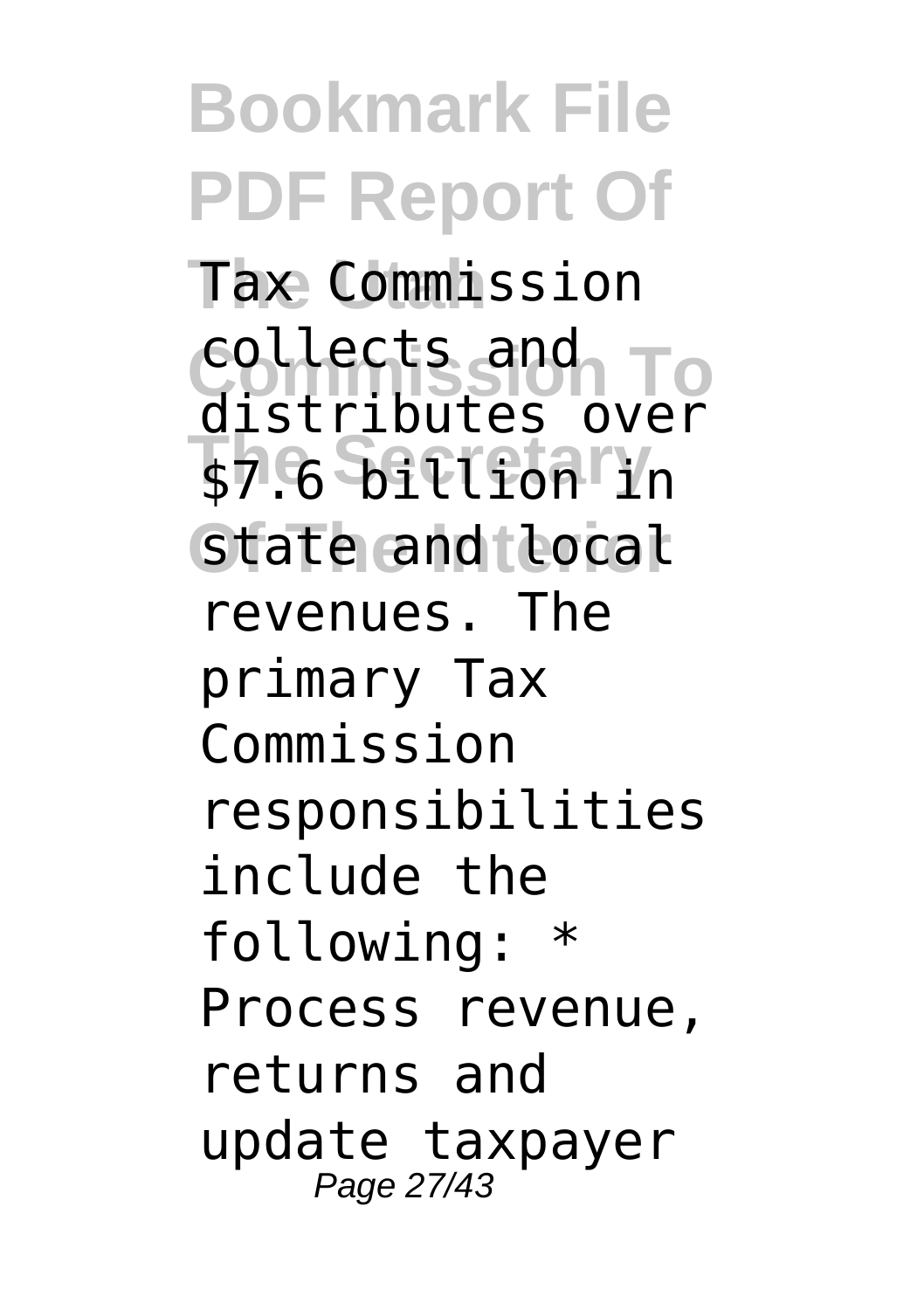**Bookmark File PDF Report Of** Information \* Audit tax<br>Commission To **The Secretary Of The Interior** information for returns and accuracy and compliance \* Collect delinquent taxes

*Utah State T Commission* For over fifteen years the Page 28/43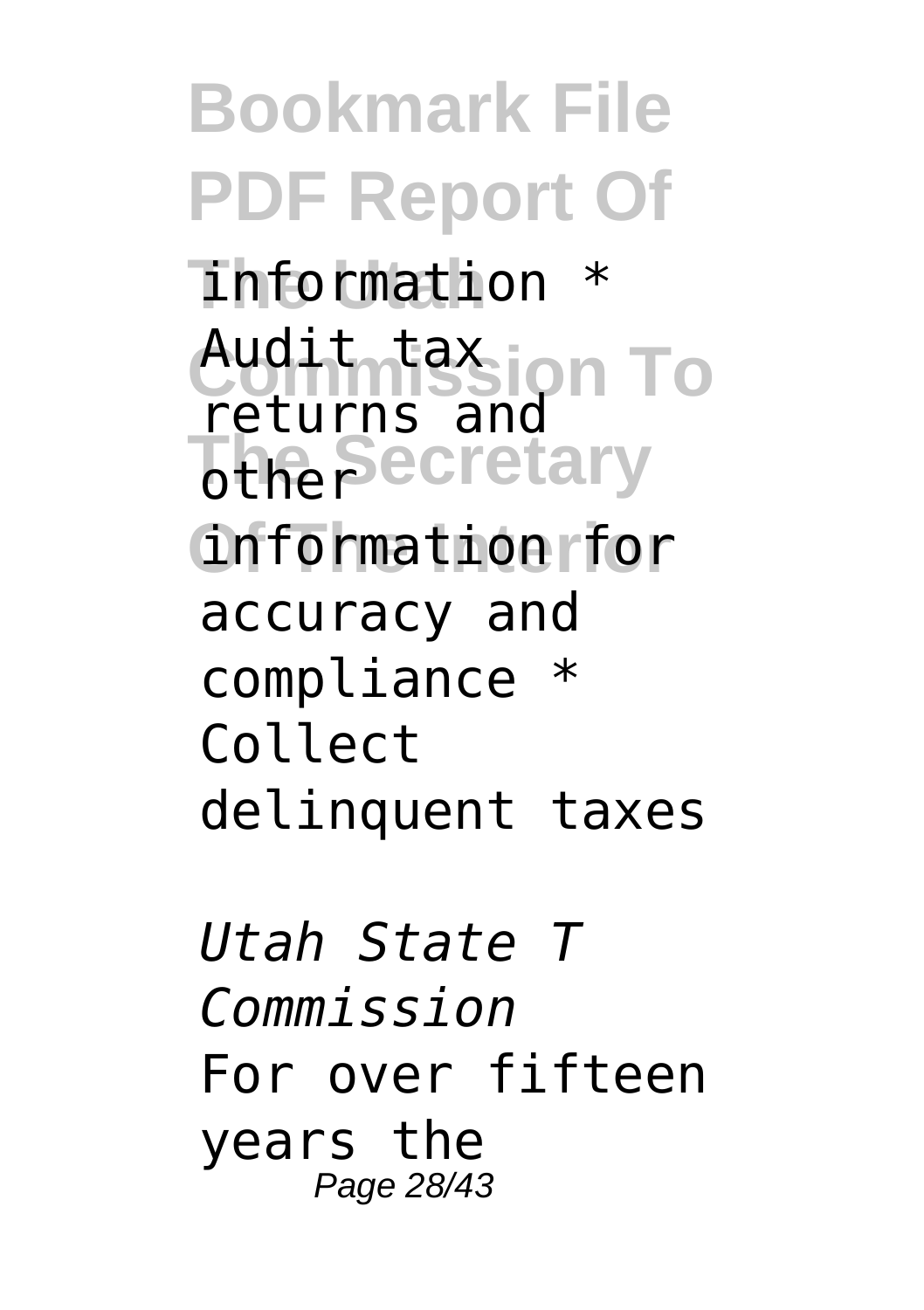**Bookmark File PDF Report Of The Utah** Property Tax **Commission To** Division of the **Commission has** Contracted with Utah Tax the Department of Applied Economics at Utah State University (USU) to provide an independent report of "productive Page 29/43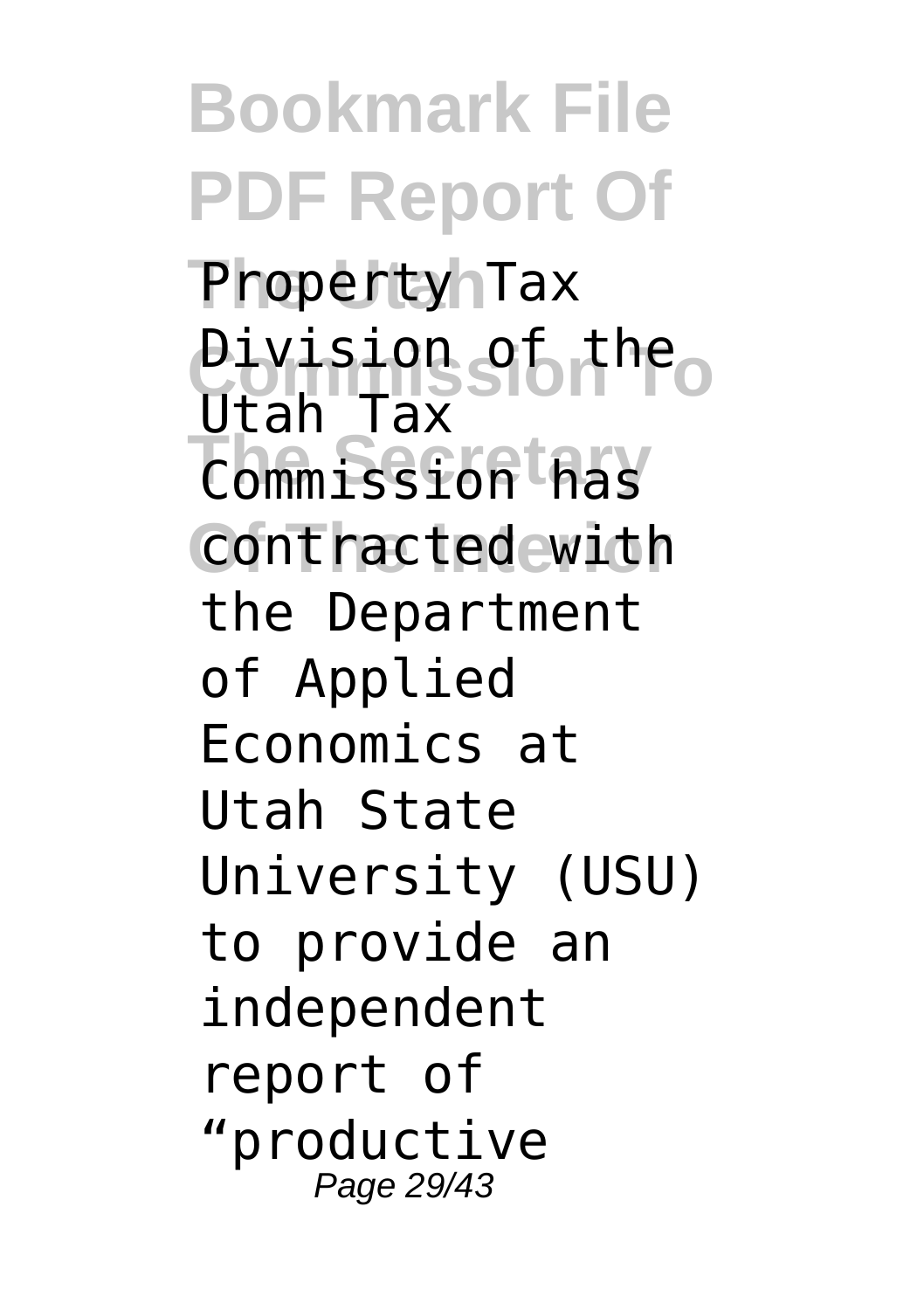**Bookmark File PDF Report Of** values" alfor **Commission To** lands that **The Secretary** Assessment **Actr** qualify for the (FAA). The full content of the yearly report can be viewed below.

*State Farmland Evaluation | Utah State Tax* Page 30/43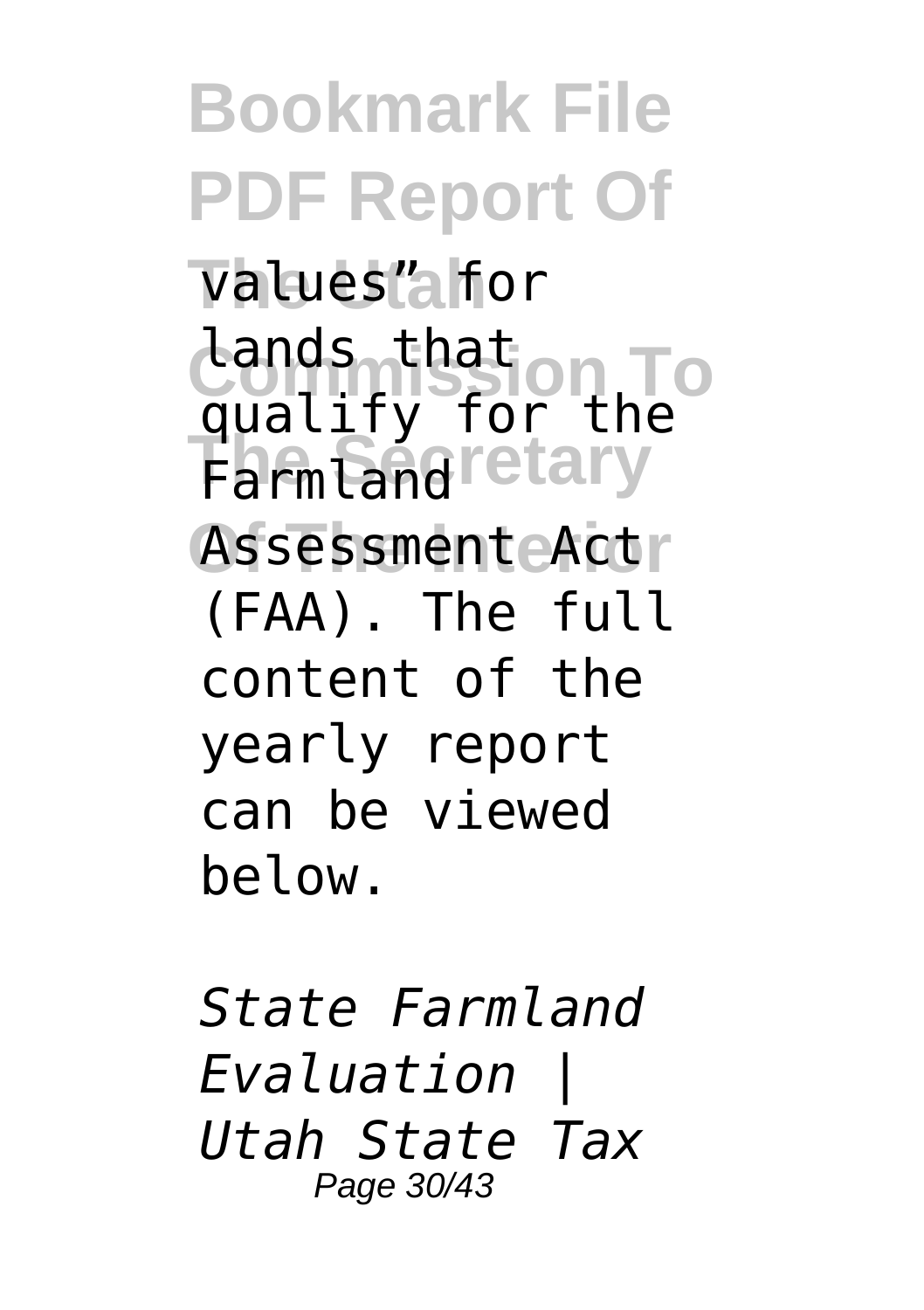**Bookmark File PDF Report Of The Utah** *Commission* **260 East 300 To FlooPesattaLake** *<u>Oityhe Interior</u>* South, 3rd 84114-6600

*Industrial - Forms - Utah Labor Commission* Biennial Report of the Utah Conservation Commission: Page 31/43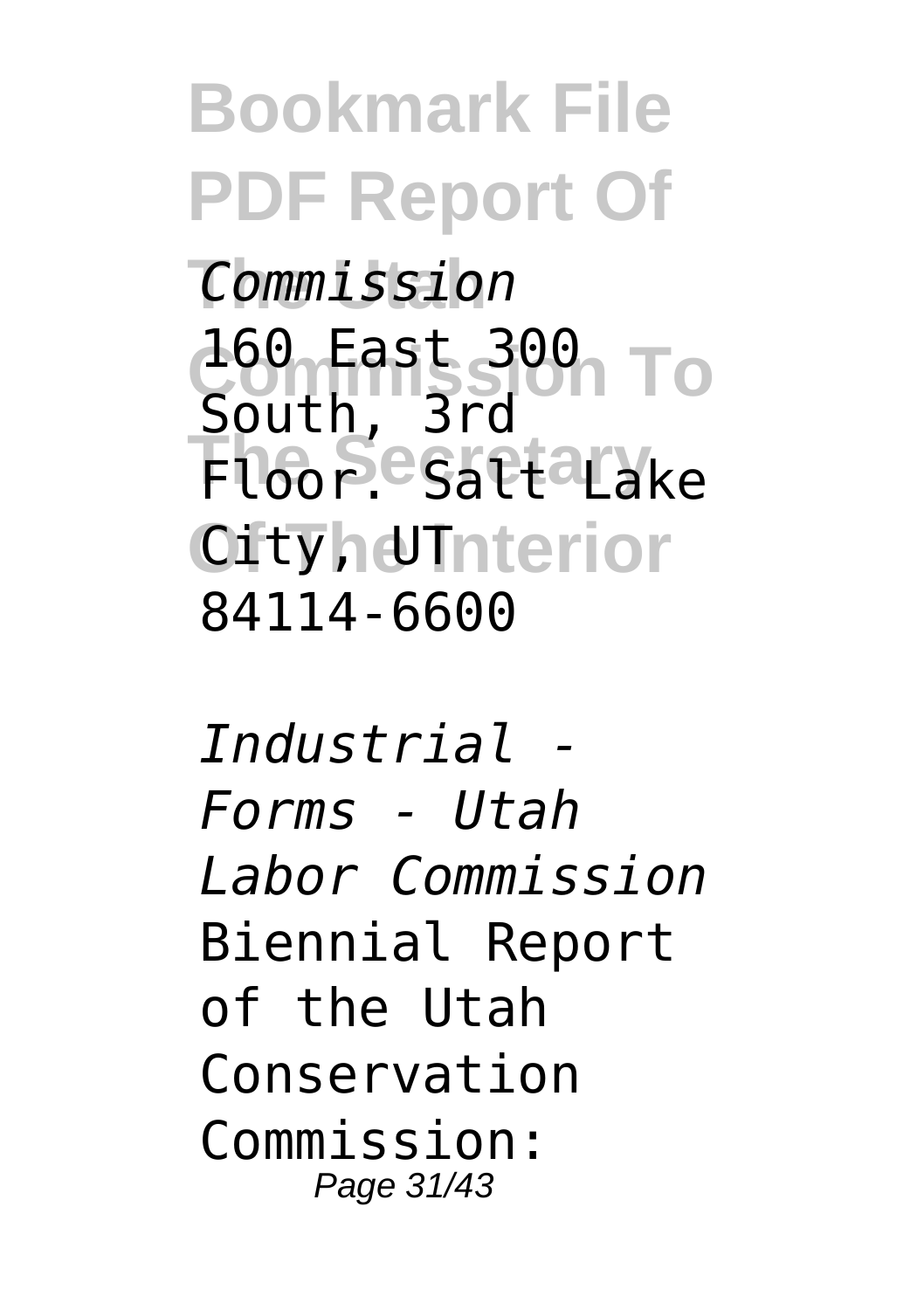**Bookmark File PDF Report Of The Utah** Commission, Utah **Commission To** Amazon.sg: Books **The Secretary Of The Interior** *Biennial Report* Conservation: *of the Utah Conservation Commission ...* Achieving transportation solutions for the Central Wasatch Mountains was a Page 32/43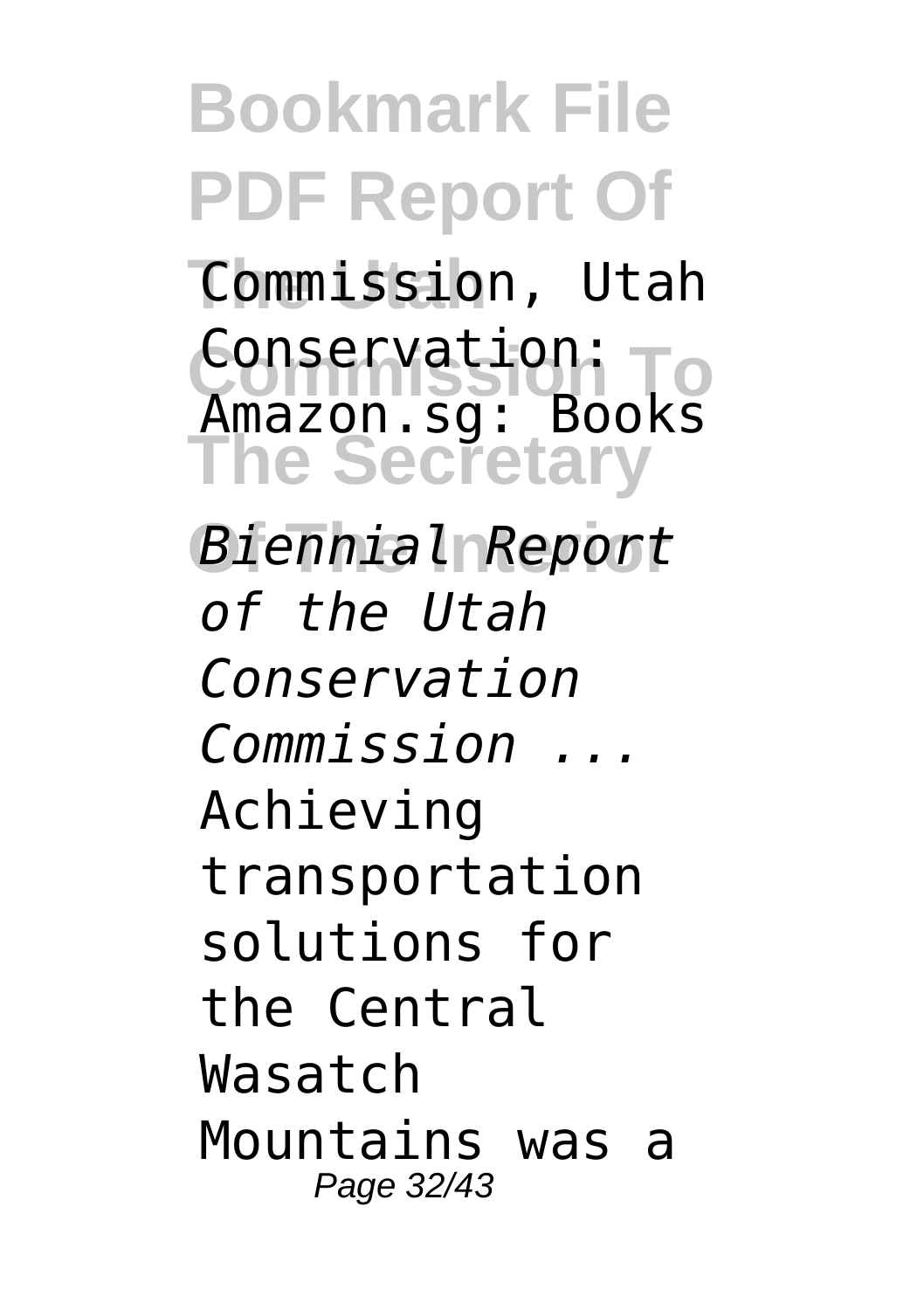**Bookmark File PDF Report Of The Utah** major goal of Mountain Accord. **The Secretary** were conducted before, underor Multiple studies Mountain Accord, and subsequently that analyzed local and regional transportation issues. Building on the work by Mountain Accord, Page 33/43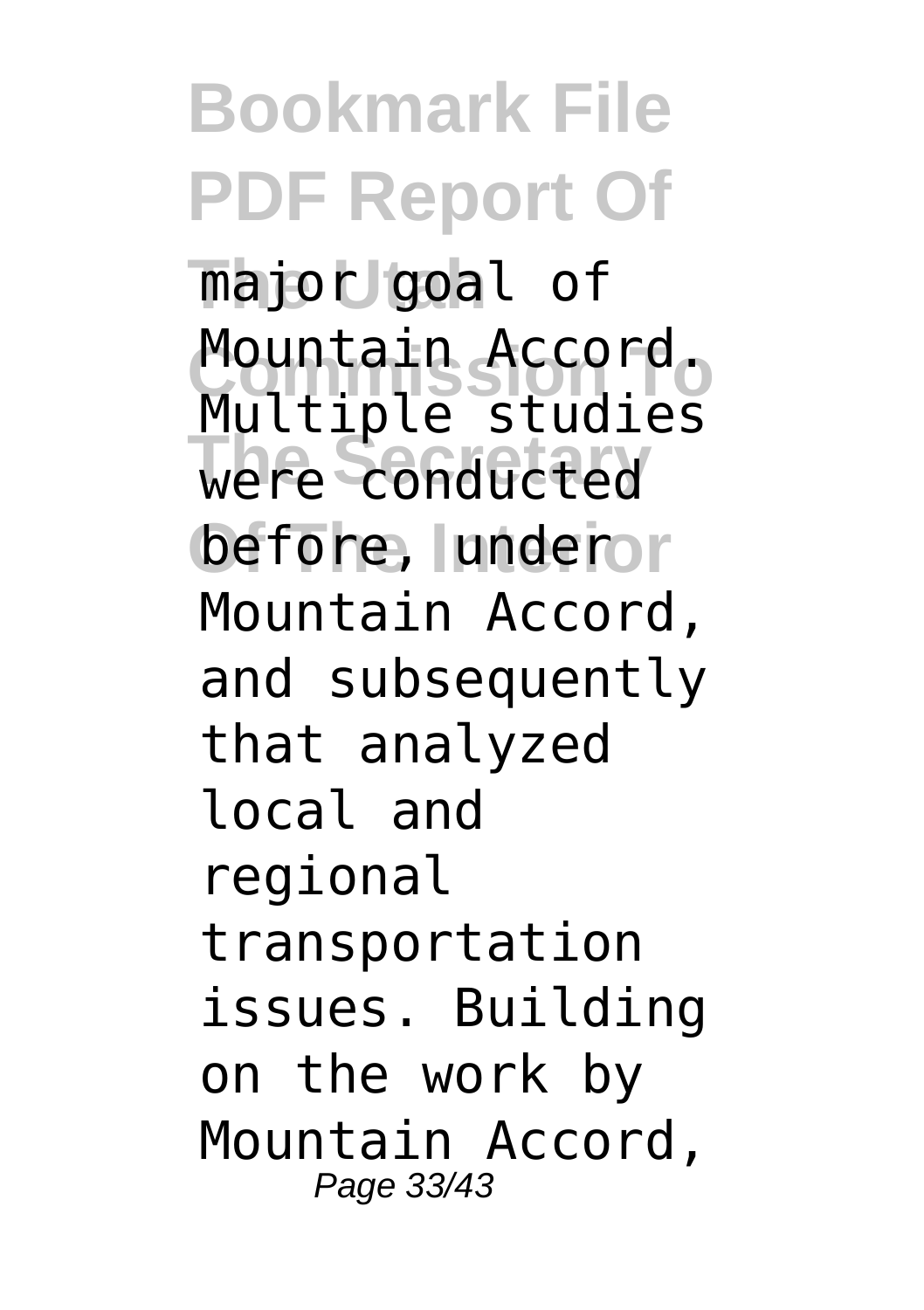**Bookmark File PDF Report Of UTA, Wasatch Front Regional The Serietary** Central Wasatch Council, and Commission (CWC) is coordinating among jurisdictions and engaging the public to seek consensus for a proposed mountain Page 34/43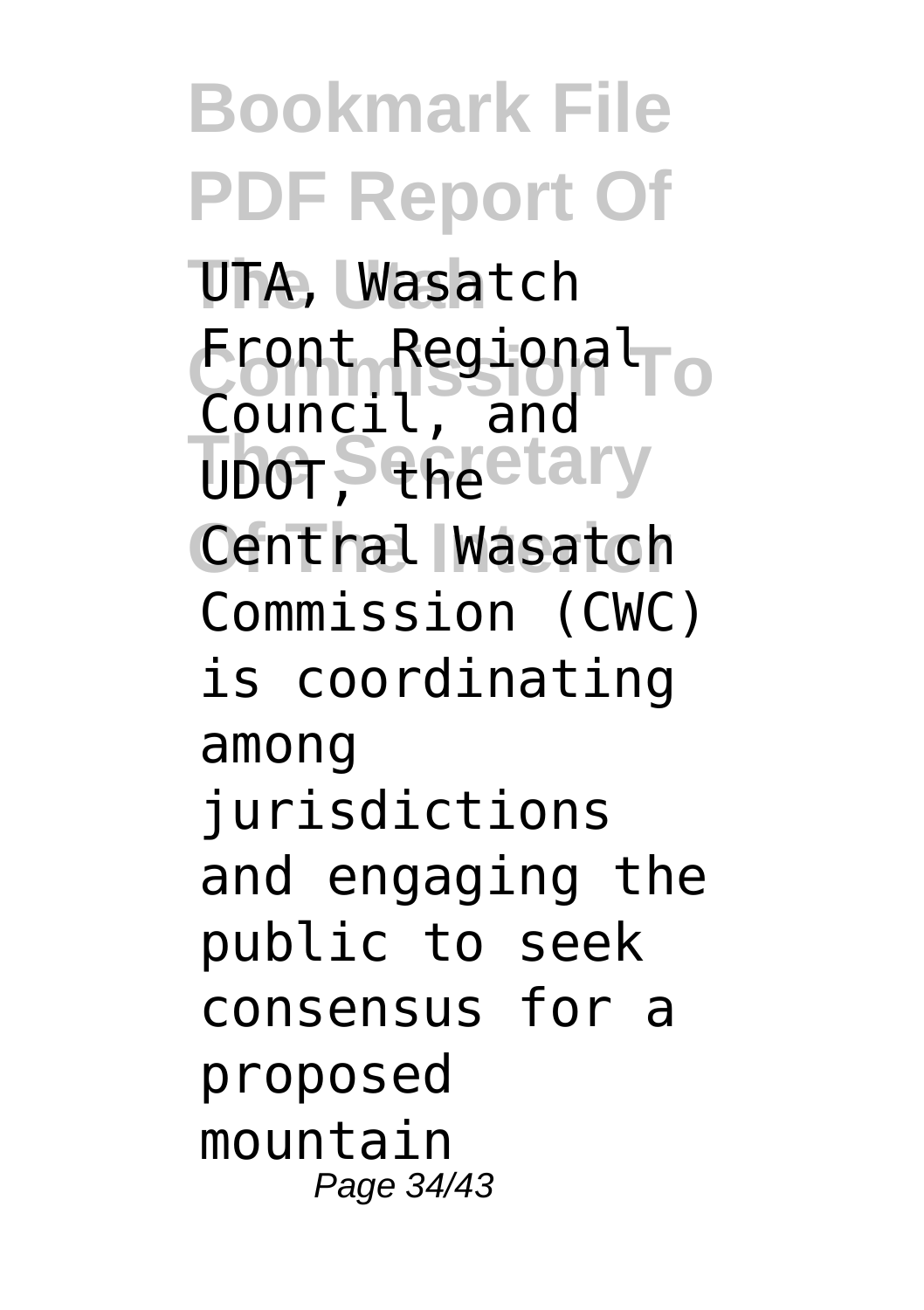**Bookmark File PDF Report Of The Utah** transportation **Commission To** system in ... **The Secretary** *Mountain* **Of The Interior** *Transportation – Central Wasatch Commission - Utah* 160 East 300 South 3rd Floor P.O. Box 146610 Salt Lake City, Utah 84114-6610 Office: Page 35/43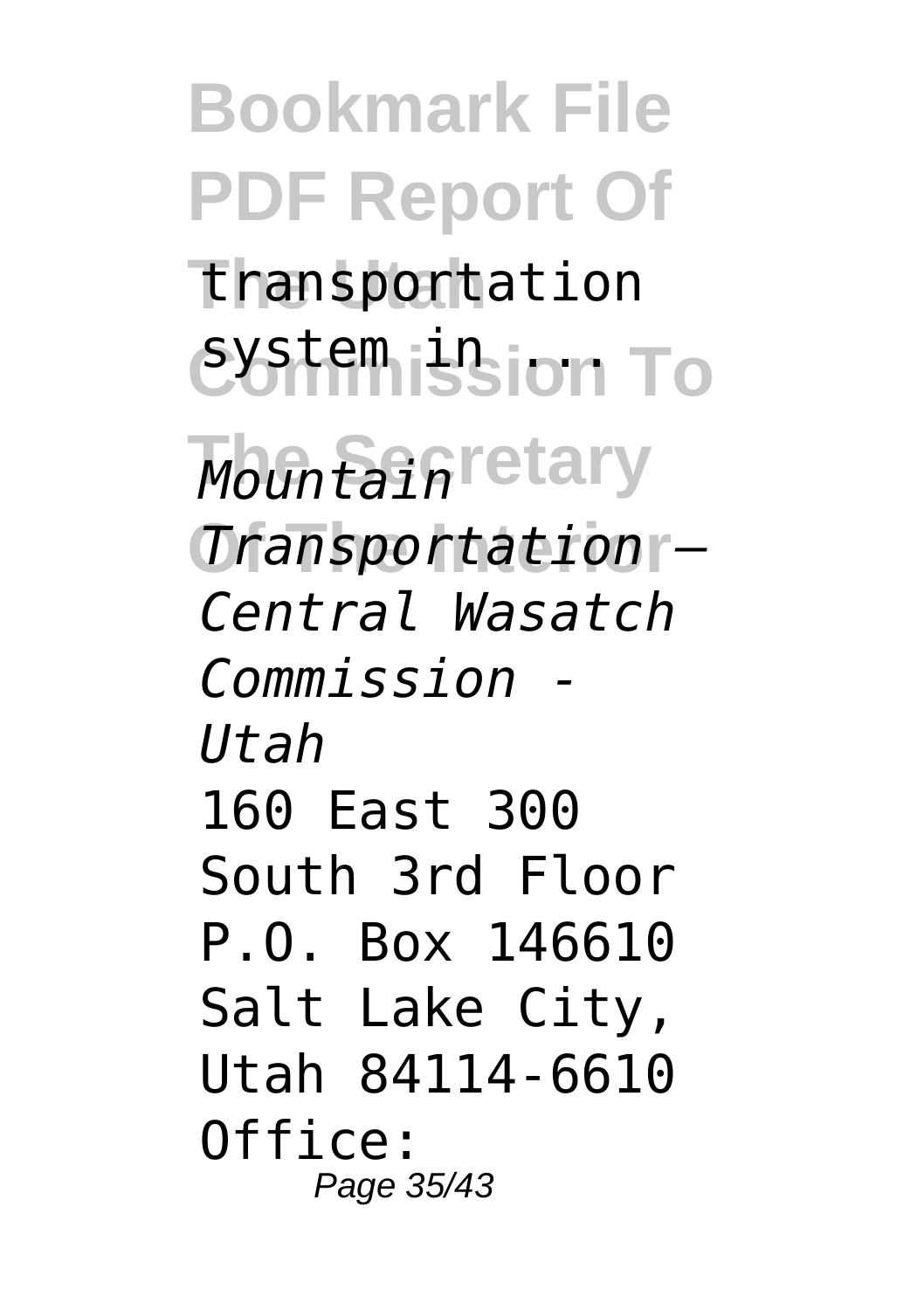**Bookmark File PDF Report Of The Utah** (801)-530-6800 **Commission To** Fax: **The Secretary Of The Interior** (800)-530-5090 w (801)-530-6804 ww.laborcommissi on.utah.gov INSTRUCTIONS TO THE EMPLOYER PLEASE NOTE: The filing of this form does not admit liability or fault. Page 36/43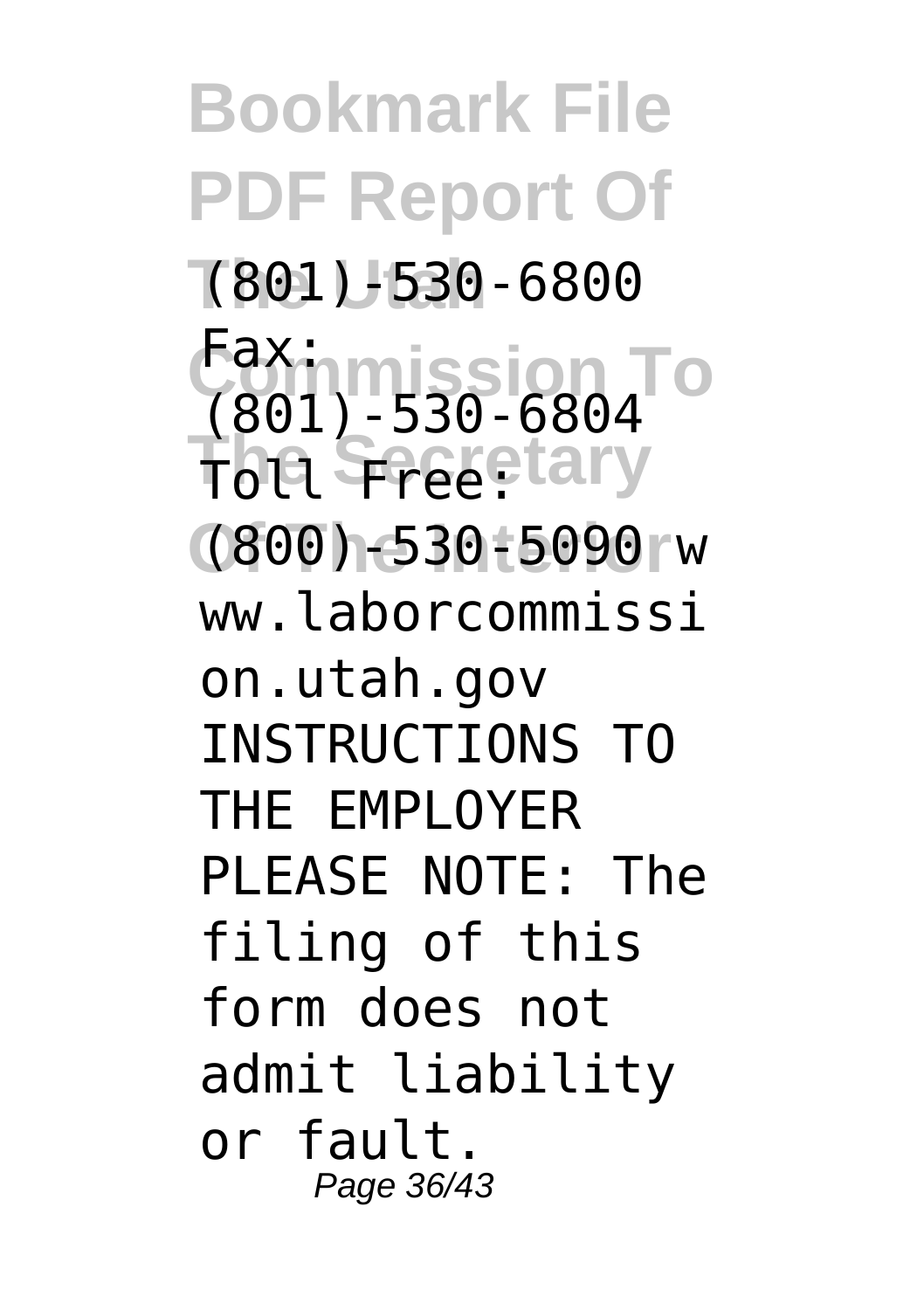**Bookmark File PDF Report Of The Utah** However, failure **Commission To** to file this **Theurance etary Of The Interior** report with the *EMPLOYER'S FIRST REPORT OF INJURY OR ILLNESS Rev* Transmitted herewith is our report, An In-Depth Budget Review of the Utah State Tax Page 37/43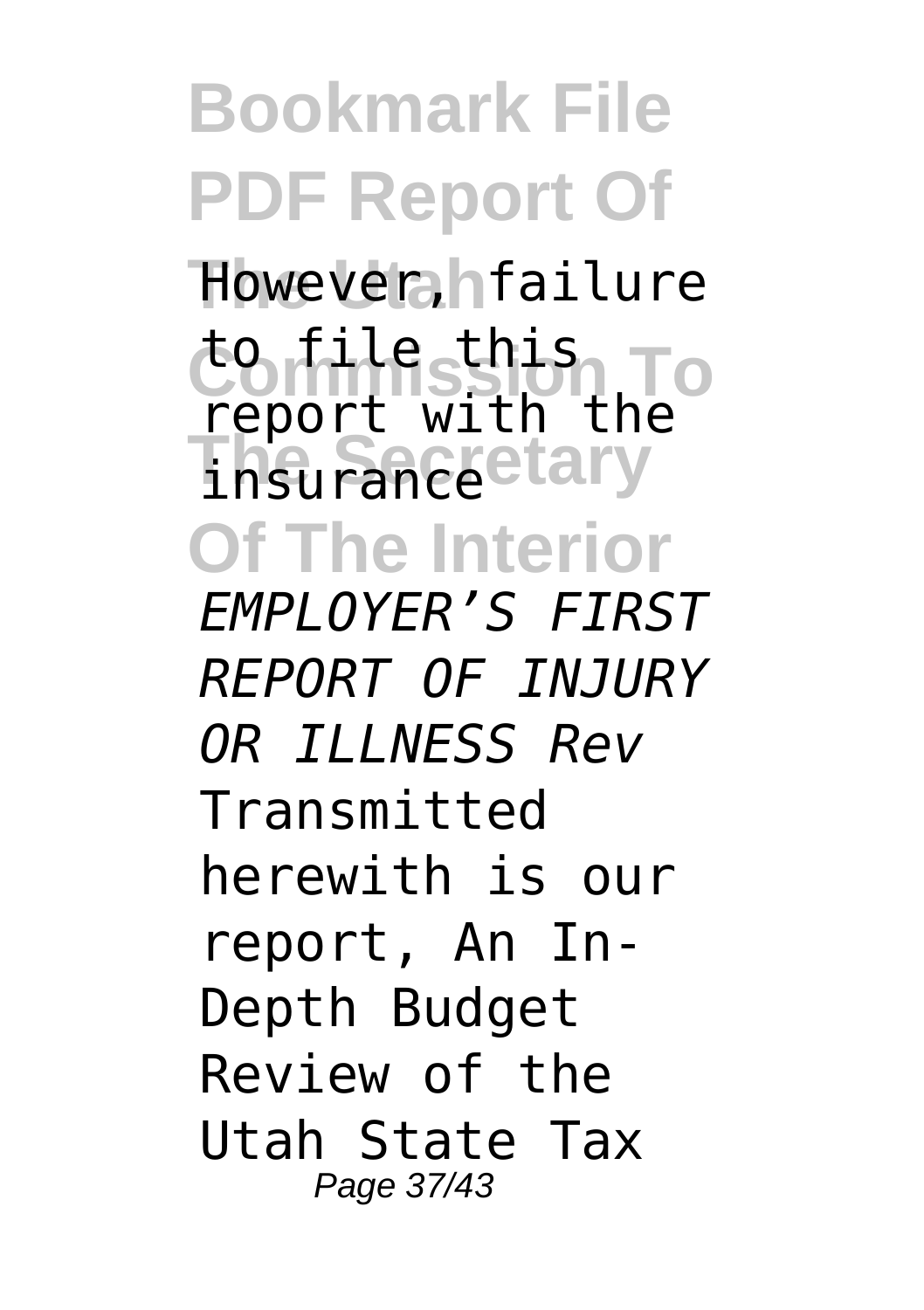**Bookmark File PDF Report Of The Utah** Commission **(Report ssion To** digest<sup>e</sup> is found **On the bluerior** #2018-08). A pages located at the front of the report. The objectives and scope of the audit are explained in the Introduction.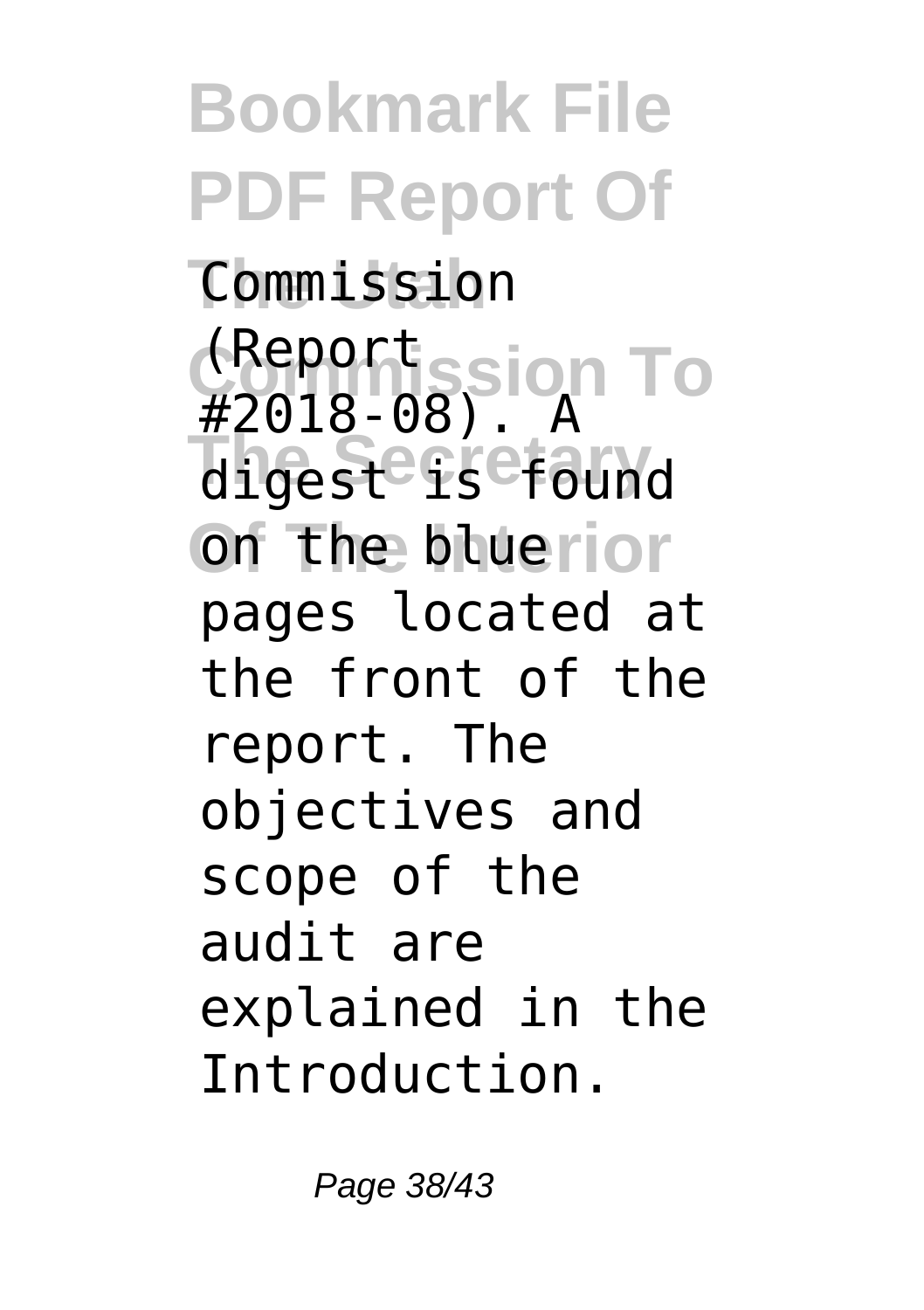**Bookmark File PDF Report Of The Utah** *An In-Depth* **Commission To** *Budget Review of* **The Secretary** *Tax Commission* **Of The Interior** Table of *The Utah State* Contents. 05 07. 07 08. 11 15. 30 38. 53. 58 . 63. LETTER TO THE GOVERNOR, MEMBERS OF THE SENATE AND MEMBERS OF THE HOUSE OF Page 39/43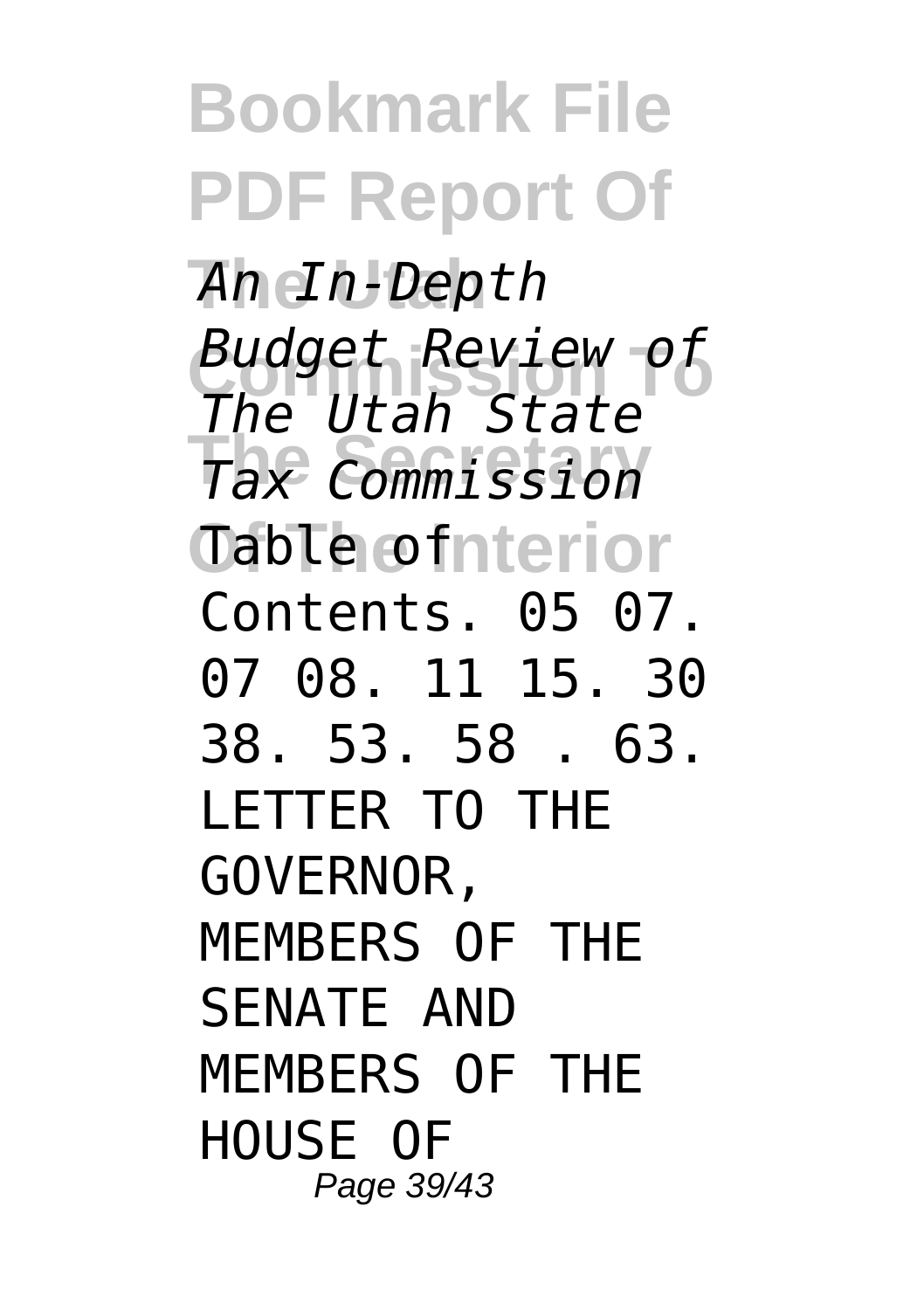**Bookmark File PDF Report Of The Utah** REPRESENTATIVES PUBLIC SERVICE<sub>TO</sub> **The Secretary** psc.utah.govior COMMISSION PER Report spreads debunked claims about Dominion machines in Michigan county. COVID-19 vaccine does not contain live virus. Former DNC Page 40/43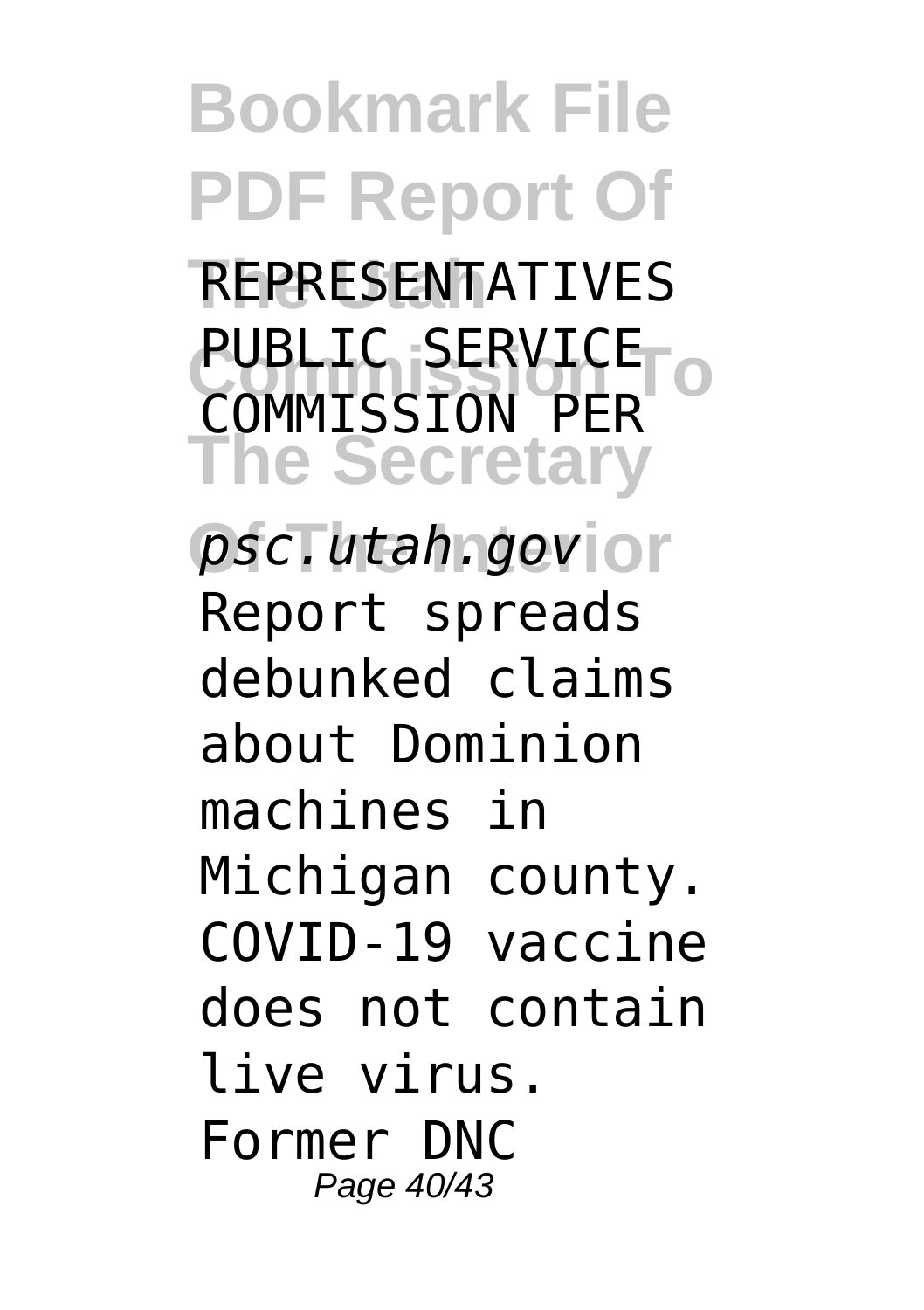## **Bookmark File PDF Report Of**

leader, mainstay **Constitution By MEG KINNARD** December 16, *ior* Don Fowler dies. 2020 GMT.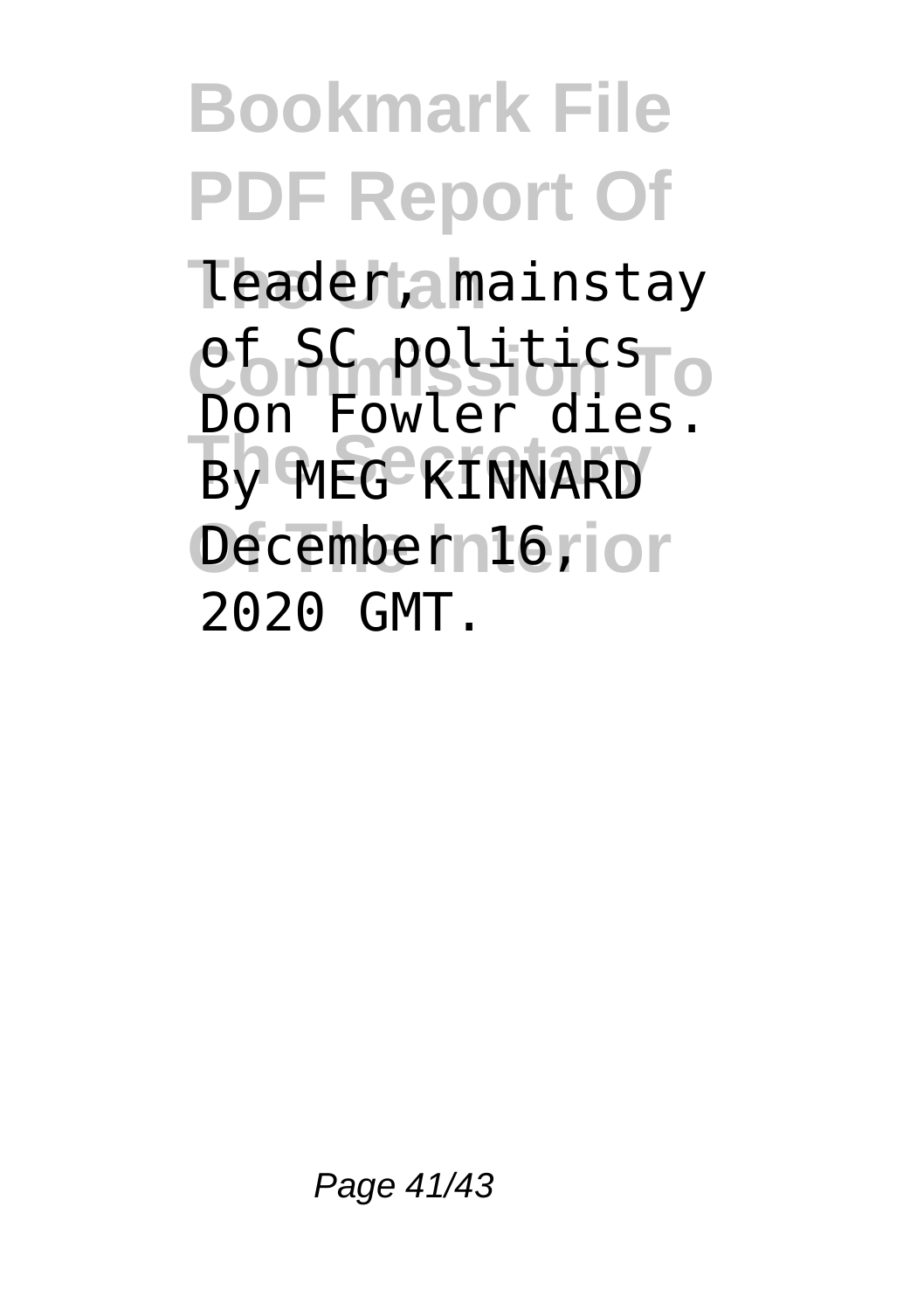**Bookmark File PDF Report Of The Utah Commission To The Secretary Of The Interior**